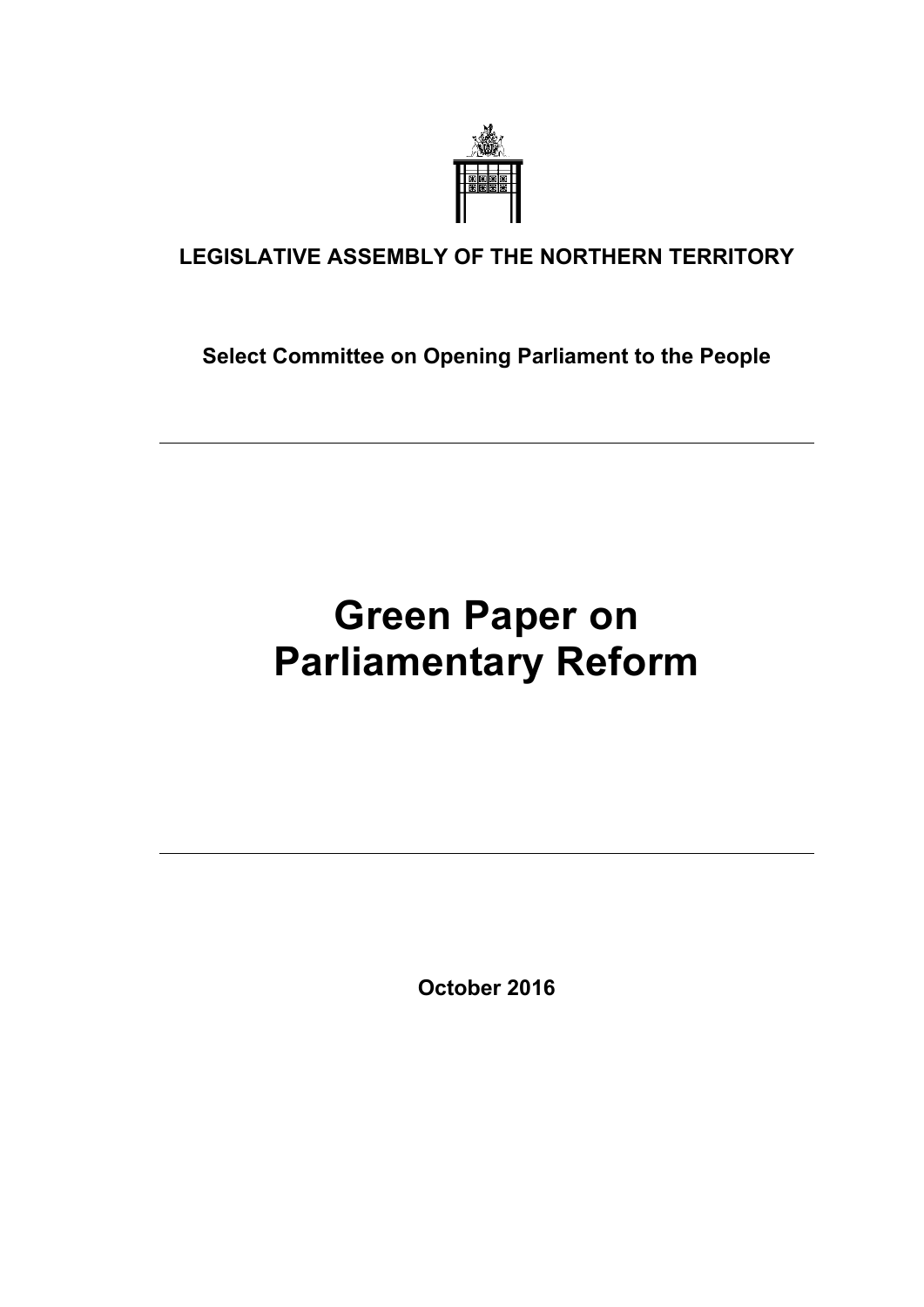### **National Library of Australia Cataloguing-in-Publication Data**

| <b>Author:</b>                     | Select Committee on Opening Parliament to the<br>People |
|------------------------------------|---------------------------------------------------------|
| Title:                             | Green Paper on Parliamentary Reform                     |
| <b>ISBN:</b>                       | 9780994561510 (paperback)                               |
| Subjects:                          |                                                         |
| <b>Other Authors/Contributors:</b> | Northern Territory Legislative Assembly                 |
|                                    | Select Committee on Opening Parliament to the<br>People |

**Dewey Decimal Classification Notation:**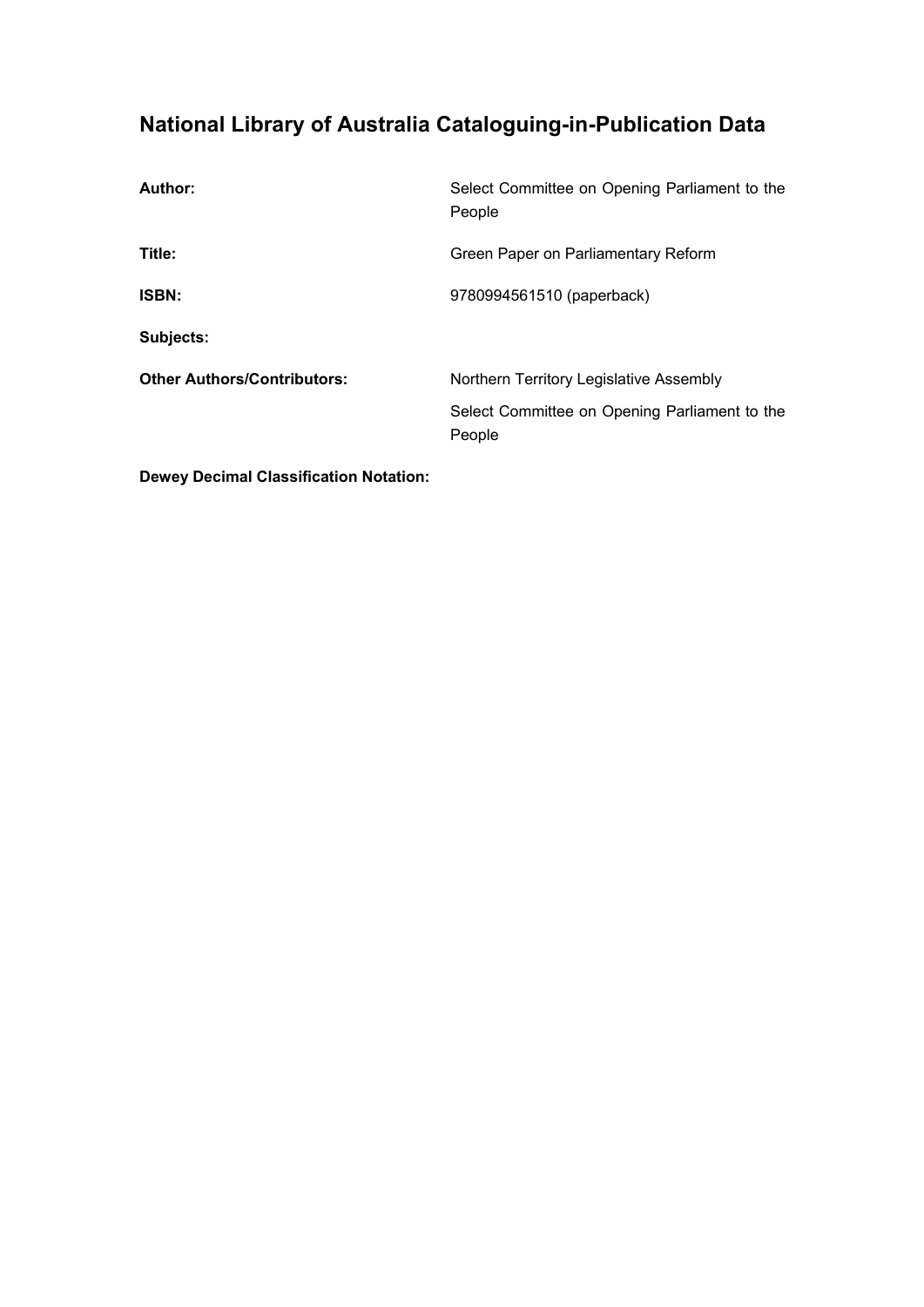# **Contents**

| $\mathbf{7}$ |  |  |  |
|--------------|--|--|--|
| 8            |  |  |  |
|              |  |  |  |
|              |  |  |  |
|              |  |  |  |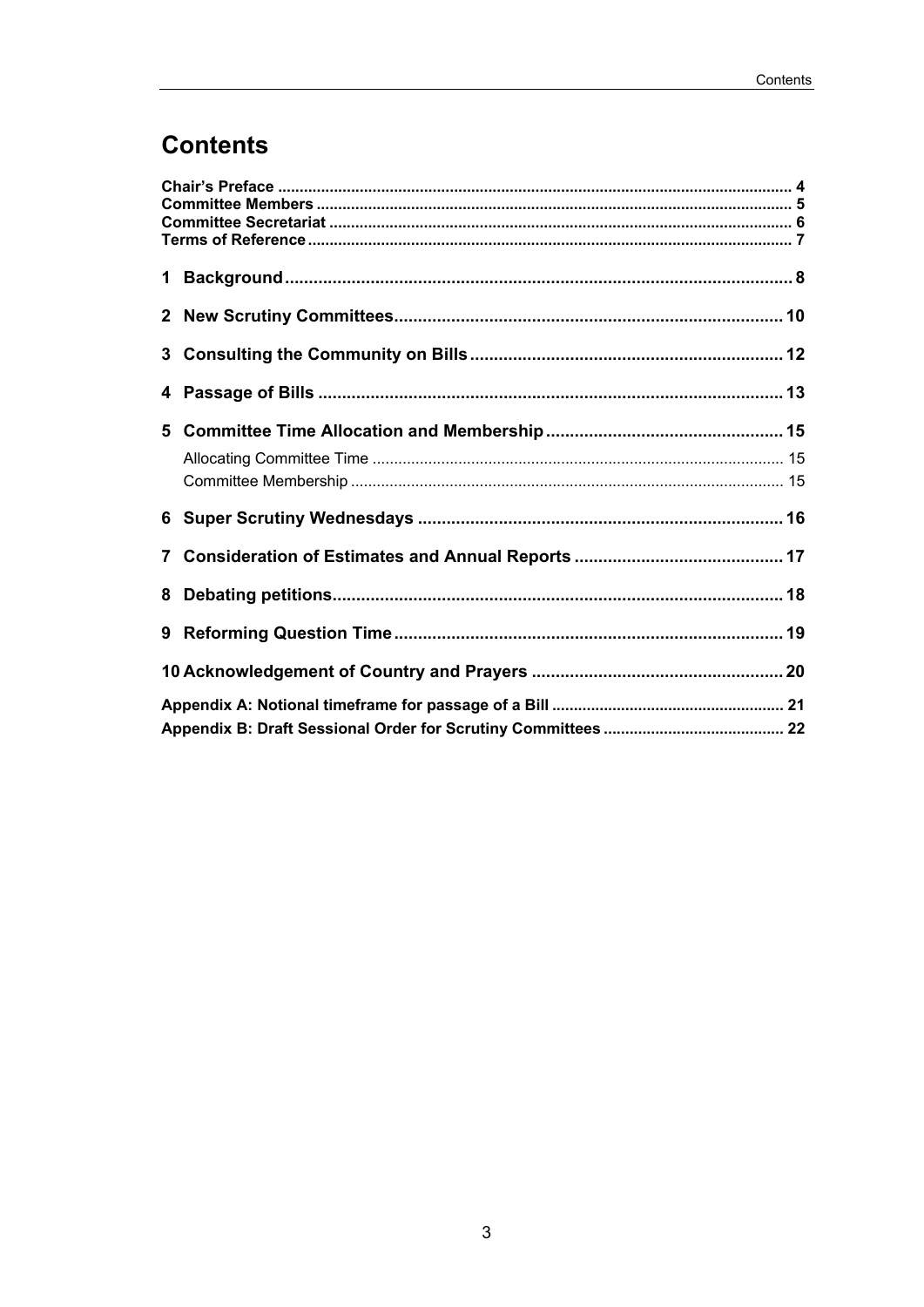# **Chair's Preface**

The Select Committee on Opening Parliament to the People was established as one of the first orders of business of the 13th Assembly.

Opening the Parliament to the people is a priority for the Assembly, and it has created this committee as a means of consulting with the community on how this can best be achieved. It has asked this Committee to look at how the parliament can work better; how the parliament can be more open, transparent and accountable to the people of the Northern Territory.

The 13th Assembly has a unique make-up. It is diverse and represents broad community views perhaps more than any other Assembly. The work of this committee will be to ensure those broad views are properly represented in the Assembly.

This Green Paper is the first step in the process. It put forwards a range of reforms that have been the subject of discussion over the last year and invites further suggestions. The Committee trusts that this paper will be a catalyst for thought and debate on what can be done to make the Assembly be more accessible to, and work more effectively for, the people of the Northern Territory.

I encourage you to forward your ideas to the Committee by Monday, 28 November 2016.

**Jeff Collins MLA Chair**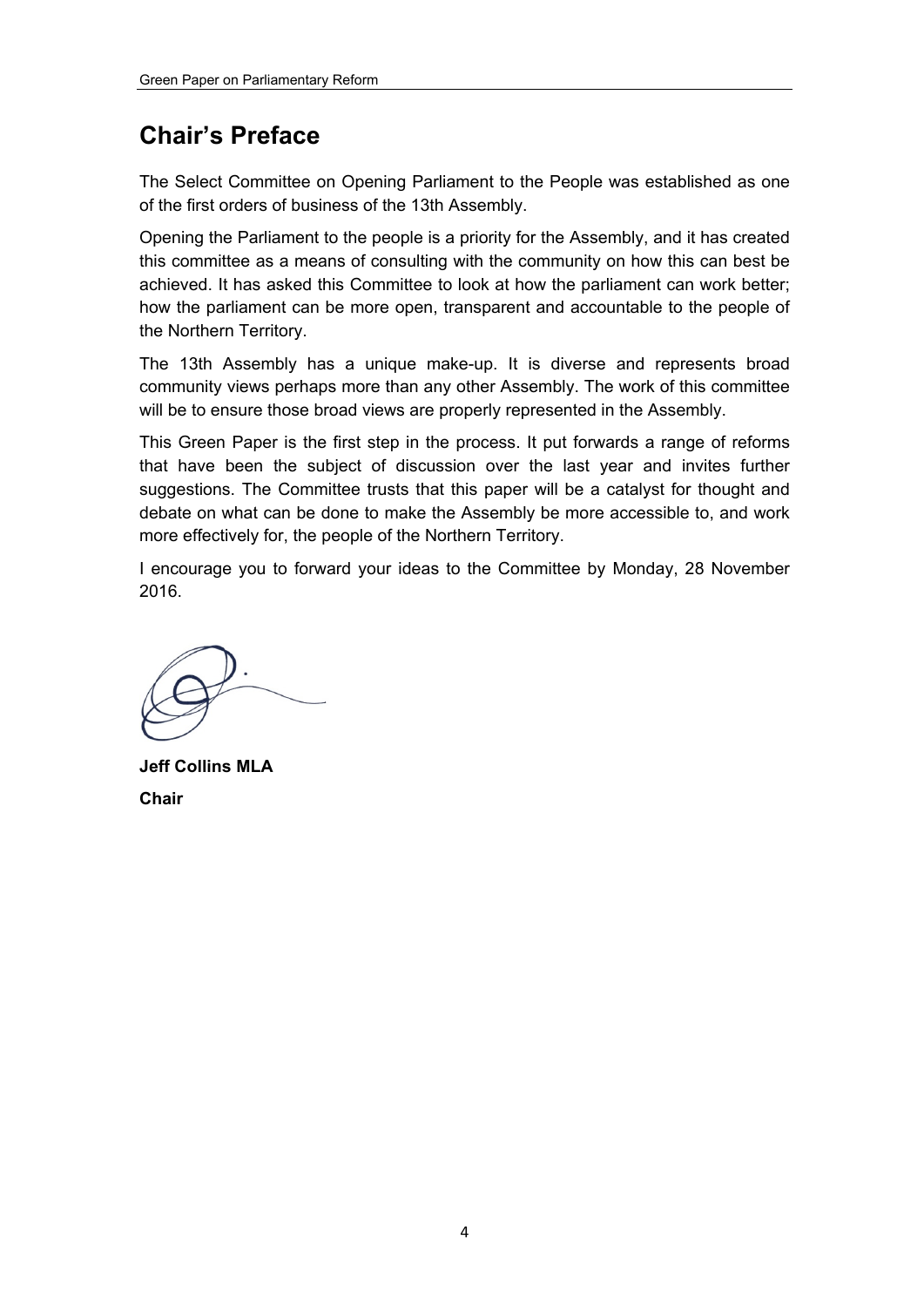# **Committee Members**

| Mr Jeff COLLINS MLA: Member for Fong Lim  |                                                                                                                  |  |
|-------------------------------------------|------------------------------------------------------------------------------------------------------------------|--|
| Party:                                    | <b>Territory Labor</b>                                                                                           |  |
| <b>Committee Membership</b>               |                                                                                                                  |  |
| Standing:                                 | Legal & Constitutional Affairs, Subordinate<br>Legislation and Publications                                      |  |
| Select:                                   | Opening Parliament to the People                                                                                 |  |
| Chair:                                    | Opening Parliament to the People, Legal &<br>Constitutional Affairs, Subordinate Legislation and<br>Publications |  |
| Mrs Robyn LAMBLEY MLA: Member for Araluen |                                                                                                                  |  |
| Party:                                    | Independent                                                                                                      |  |
| <b>Committee Membership</b>               |                                                                                                                  |  |
| Standing:                                 | <b>Standing Orders</b>                                                                                           |  |
| Select:                                   | Opening Parliament to the People                                                                                 |  |
| Deputy Chair:                             | Opening Parliament to the People                                                                                 |  |
| Ms Ngaree AH KIT MLA: Member for Karama   |                                                                                                                  |  |
| Party:                                    | <b>Territory Labor</b>                                                                                           |  |
| <b>Committee Membership</b>               |                                                                                                                  |  |
| Standing:                                 | <b>Standing Orders</b>                                                                                           |  |
| Select:                                   | Opening Parliament to the People                                                                                 |  |
| Mr Gary HIGGINS MLA: Member for Daly      |                                                                                                                  |  |
| Party:                                    | Country Liberals                                                                                                 |  |
| Parliamentary Position:                   | Leader of the Opposition                                                                                         |  |
| <b>Committee Membership</b>               |                                                                                                                  |  |
| Standing:                                 | Standing Orders, House                                                                                           |  |
| Select:                                   | Opening Parliament to the People                                                                                 |  |
| Mr Scott McCONNELL MLA: Member for Stuart |                                                                                                                  |  |
| Party:                                    | <b>Territory Labor</b>                                                                                           |  |
| <b>Committee Membership</b>               |                                                                                                                  |  |
| Standing:                                 | <b>Public Accounts</b>                                                                                           |  |
| Select:                                   | Opening Parliament to the People                                                                                 |  |
| Mr Gerry WOOD MLA: Member for Nelson      |                                                                                                                  |  |
| Party:                                    | Independent                                                                                                      |  |
| <b>Committee Membership</b>               |                                                                                                                  |  |
| Standing:                                 | Privileges                                                                                                       |  |
|                                           |                                                                                                                  |  |
| Select:                                   | Opening Parliament to the People                                                                                 |  |
| Ms Kate WORDEN MLA: Member for Sanderson  |                                                                                                                  |  |
| Party:                                    | <b>Territory Labor</b>                                                                                           |  |
| <b>Committee Membership</b>               |                                                                                                                  |  |
| Standing:                                 | <b>Public Accounts</b>                                                                                           |  |
| Select:                                   | Opening Parliament to the People                                                                                 |  |
| Chair:                                    | <b>Public Accounts</b>                                                                                           |  |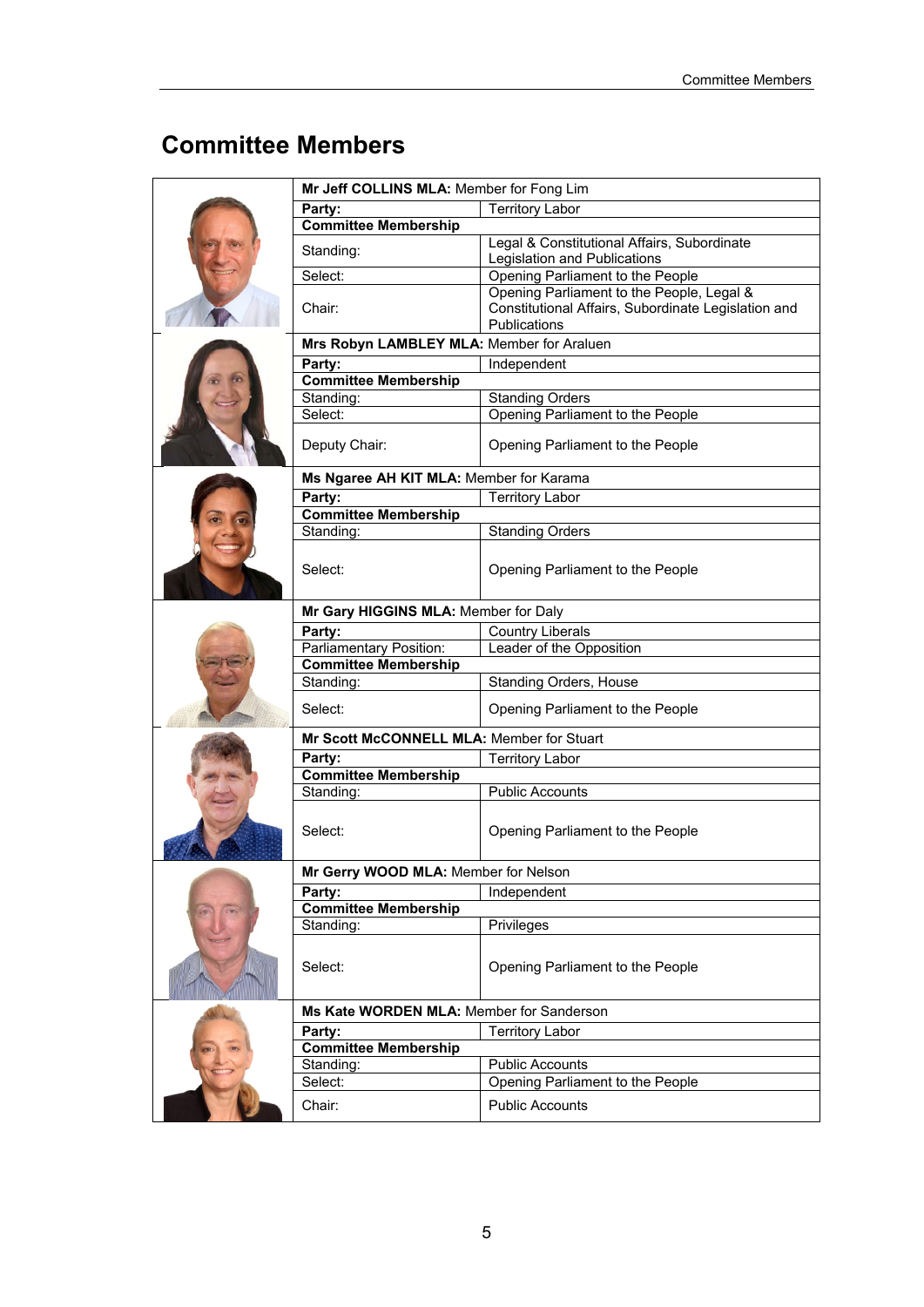# **Committee Secretariat**

| First Clerk Assistant:           | <b>Russell Keith</b>        |
|----------------------------------|-----------------------------|
| Committee Secretary:             | Julia Knight                |
| Senior Research Officer:         | Elise Dyer                  |
| <b>Administration Assistant:</b> | Kim Cowcher                 |
|                                  |                             |
| <b>Contact Details:</b>          | GPO Box 3721 DARWIN NT 0801 |
|                                  | Tel: +61 08 8946 1485       |
|                                  | Email: LCOMM@nt.gov.au      |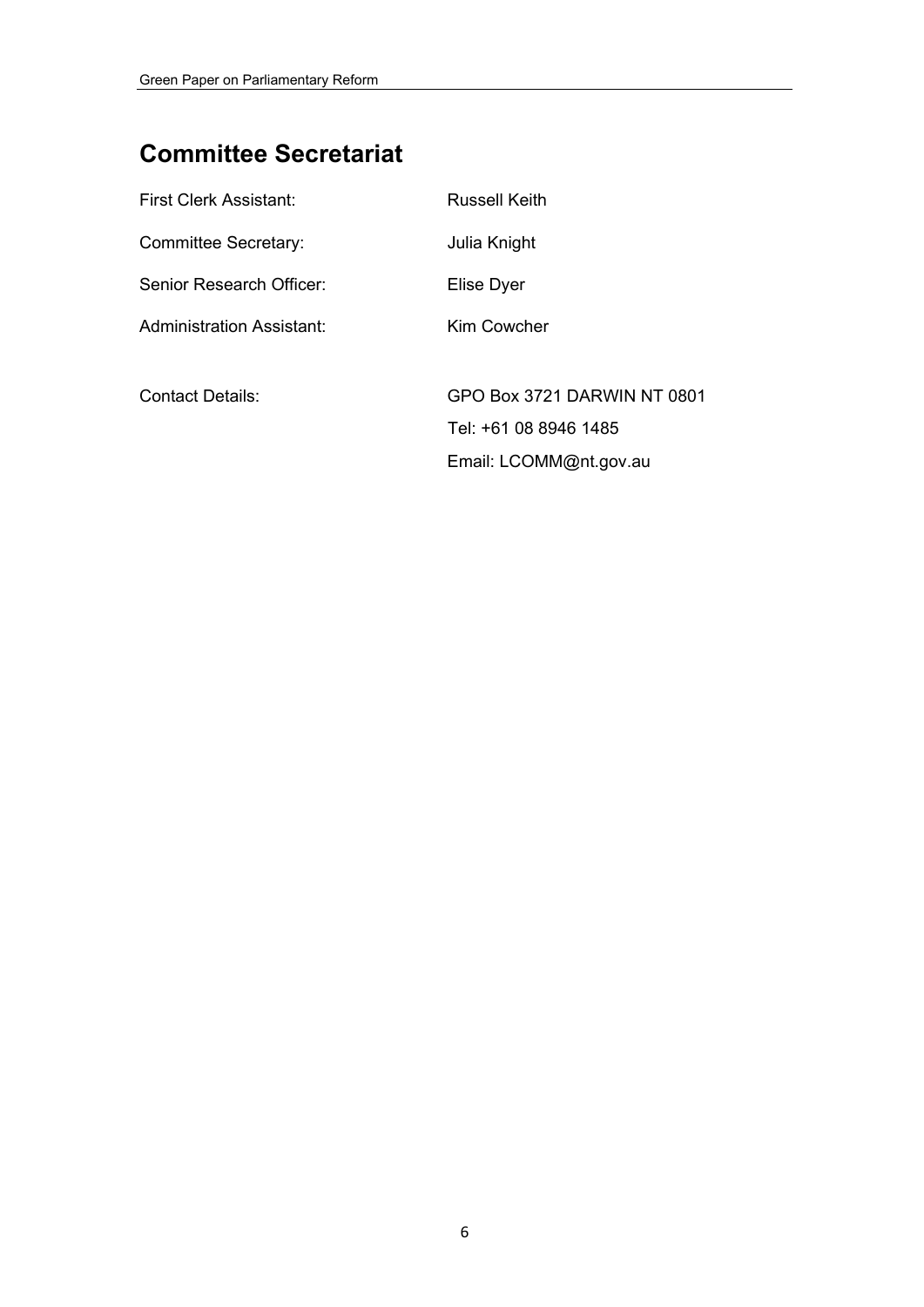### **Terms of Reference**

1. A Select Committee on the subject of Opening Parliament to the People be appointed comprising the Members for Fong Lim, Stuart, Sanderson, Karama, Daly, Nelson and Araluen.

2. The Committee is to inquire into options for parliamentary reform, particularly increased participation in the legislative process and policy debates and improving the effectiveness of Question Time, having regard to, among other things, the Parliamentary Reform - Opening Parliament to the People (Labor Policy Discussion Paper) and Restoring Integrity to Government – Trust and Integrity Reform Discussion Papers published by the then Opposition ahead of the Northern Territory Election and the Discussion Paper on Assembly Committee Reform tabled by the Speaker on 25 August 2015 and other proposals which the 12th Assembly Standing Orders Committee deferred for consideration of the 13th Assembly.

3. The Committee is to report to the Assembly by 31 March 2017.

Resolved by the Legislative Assembly on 19 October 2016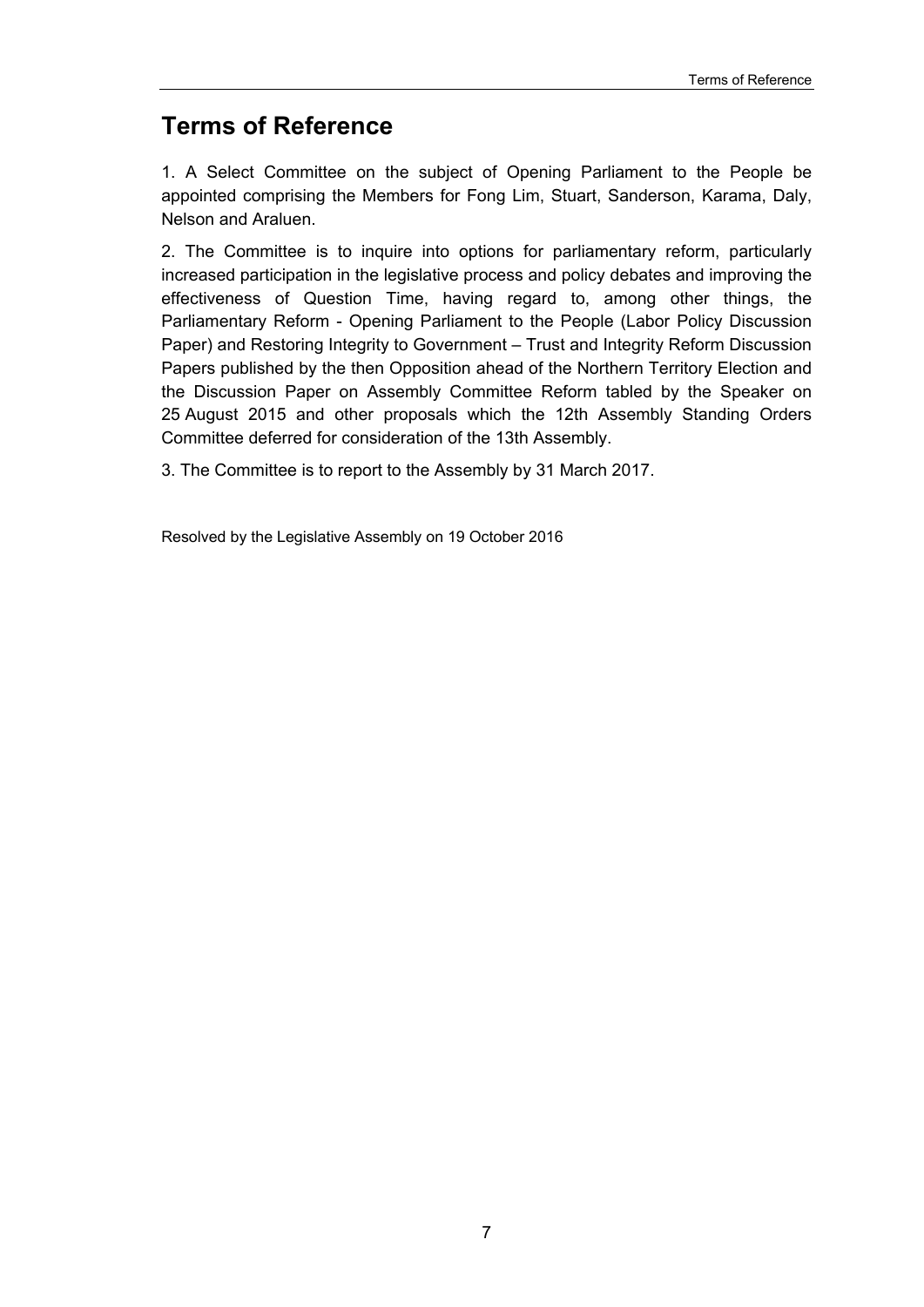### **1 Background**

- 1.1 The Legislative Assembly has asked the Select Committee on Opening Parliament to the People to explore options for parliamentary reform, particularly increased participation in the legislative process and policy debates and improving the effectiveness of Question Time.
- 1.2 The Committee is putting out this green paper to seek public comment on how best to open the Parliament to the people.
- 1.3 Parliamentary reform has been a matter for public debate recently. Territory Labor released its Discussion Paper on *Opening Parliament to the People* on 19 August 2015. The Speaker tabled a *Discussion Paper on Assembly Committee Reform* on 25 August 2015. The Standing Orders Committee of the 12<sup>th</sup> Assembly completed a modernisation of the Standing Orders and a further three reports recommending a range of procedural reforms.
- 1.4 This green paper draws from that debate to put forward specific proposals for public comment. These proposals include:
	- Establishing two portfolio based scrutiny committees to inquire into and report on:
		- o Any matter referred by the Assembly or a Minister;
		- o The provisions of Bills and regulations (also called subordinate legislation);
		- o The impact of Bills and subordinate legislation on rights, liberties and the institution of Parliament;
		- o Public accounts and Auditor-General's reports;
		- o Performance, operation and Annual Reports of Government Agencies; and
		- o The annual Budget Appropriation Bill and Estimates.
	- Referring all but urgent Bills to the scrutiny committees for community consultation
	- Allocating Wednesday mornings of sitting weeks for committees
	- Allocating the remainder of Wednesdays to non-Government questions and General Business
	- Allowing debate of petitions with more than 500 signatures
	- Reducing restrictions on supplementary questions
- 1.5 The Committee seeks your comments, criticisms and suggestions on these proposals, and any further proposals, to better enable Territorians to be active participants in their Legislative Assembly, and to make the Assembly provide better governance for the people of the Northern Territory.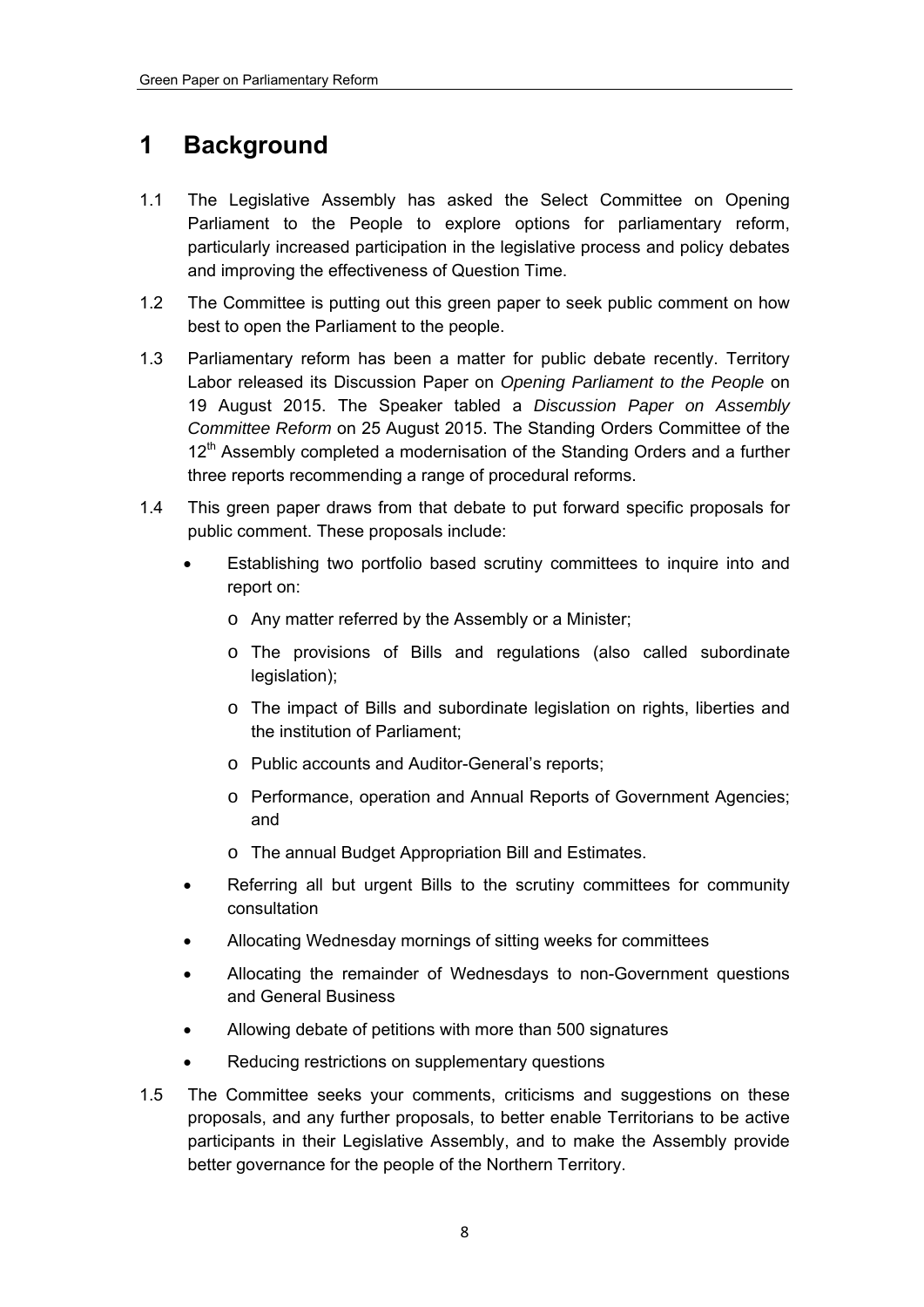1.6 The Committee invites you to write to it with your feedback to its inquiry by Monday, 28 November 2016.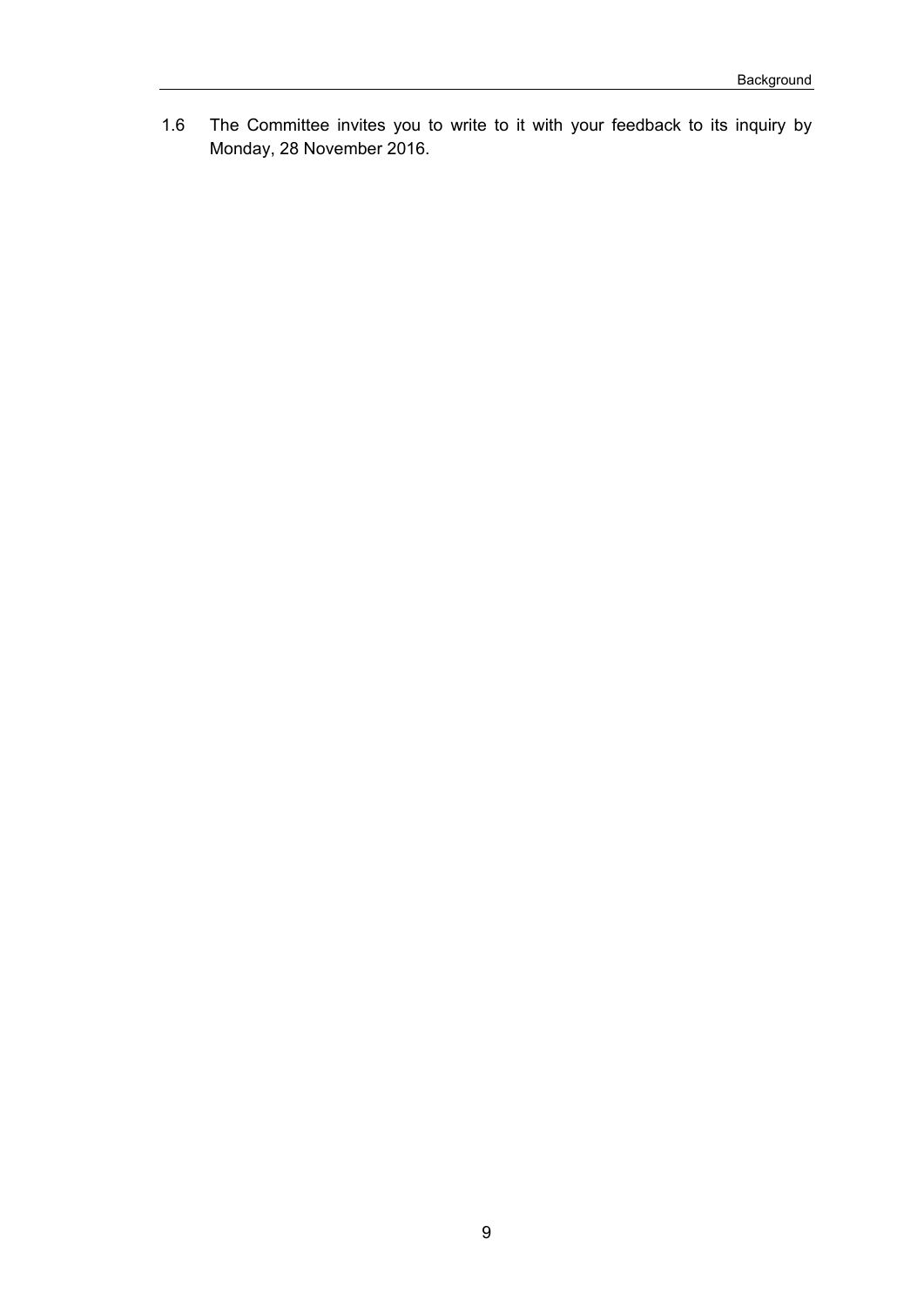### **2 New Scrutiny Committees**

- 2.1 As suggested in the *Discussion Paper on Assembly Committee Reform*, it is proposed that the Assembly establish two scrutiny committees:
	- Children, Families and Central Agencies Committee
	- Development, Tourism, Environment and Culture Committee
- 2.2 The committees will be allocated coverage of the related departmental clusters.
- 2.3 Within these subject areas, each committee will perform all the functions of scrutiny committees, through the following terms of reference:
	- *Any matter referred by the Assembly or a Minister*—this will allow the Assembly or a Minister to refer any issues of concern or difficult policy issues for an inquiry.
	- *The provisions of Bills and subordinate legislation*—this will allow the committees to seek public comment and departmental advice on referred Bills and report to the Assembly on its deliberations, including recommending any amendments.
	- *The impact of Bills and subordinate legislation on rights, liberties, and the institution of Parliament*—this gives each committee the formal 'rights and liberties' scrutiny function performed by the previous Subordinate Legislation and Publications Committee and expands that power to include consideration of Bills, using the fundamental legislative principles set out in section 4 of Queensland's *Legislative Standards Act 1992*. As is currently the practice with subordinate legislation, this function could be assisted by the committees obtaining legal advice when required. Such scrutiny is becoming the norm around Australia to ensure that parliaments do not inadvertently take away people's rights.
	- *Public Accounts and Auditor-General's reports*—this will allow the committees to perform the functions of a Public Accounts Committee for agencies within their subject areas. Both committees will meet with the Auditor-General to discuss their reports and follow-up with the relevant Agencies.
	- *Performance, operation and Annual Reports of agencies*—examining the performance and operation of agencies would be an expansion of the committees' Public Accounts role. It is also proposed that an annual week of hearings on Annual Reports be introduced.
	- *The annual Appropriation Bill and Estimates*—Estimates hearings will be conducted in a similar manner as previously, except that the Agency responsible for each Budget output would be examined by the committee to which it is allocated. This function will work together with the function of reviewing Annual Reports, with a week's hearings on Estimates around June and a week's hearing on Annual Reports around November.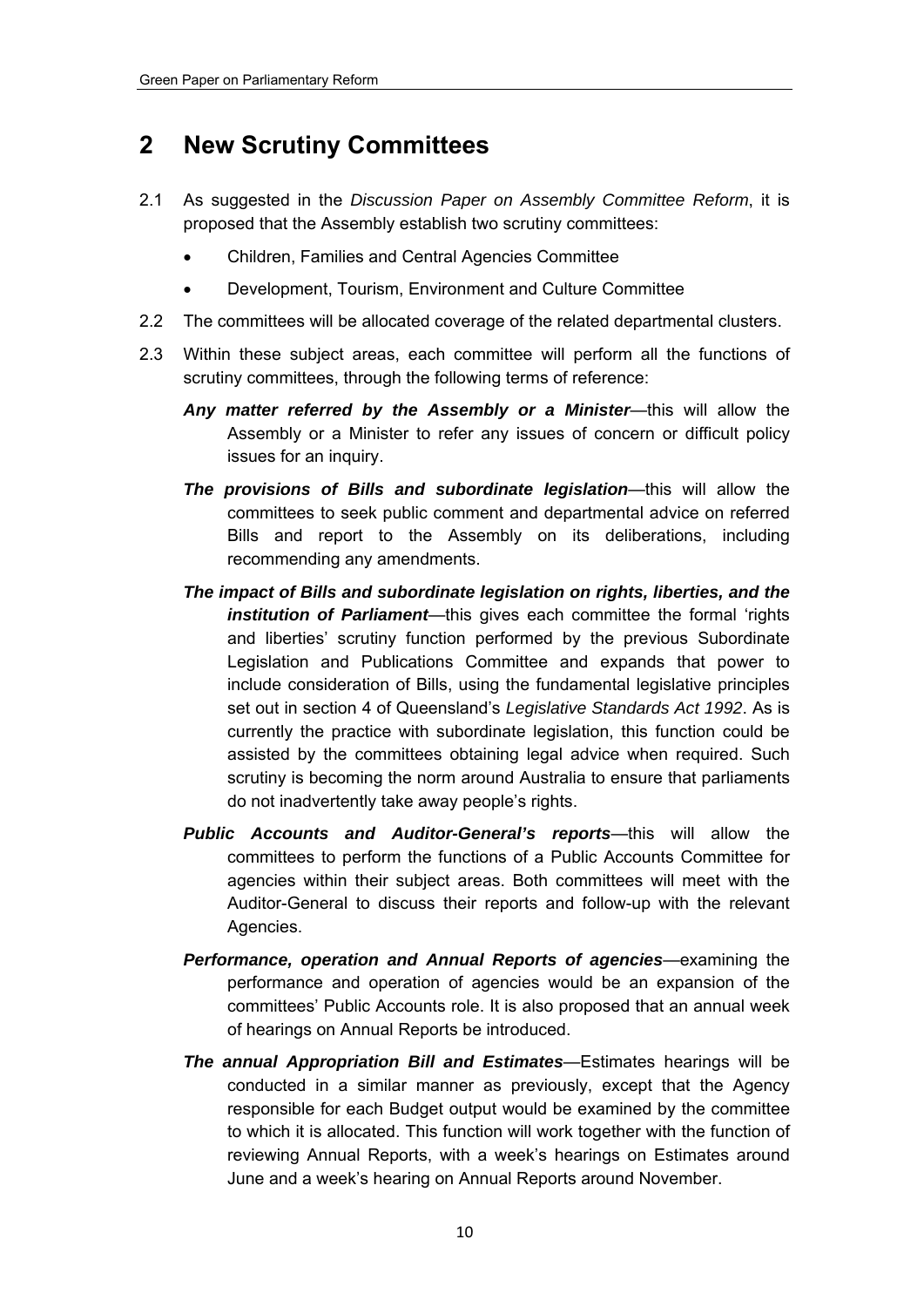- 2.4 The new scrutiny committees would replace the former Subordinate Legislation and Publications, Public Accounts, and Legal and Constitutional Affairs committees as the new committees will perform those committees' functions. There will be no change to the existing Standing Orders, Privileges or House committees.
- 2.5 The scrutiny committees could also take referrals on any substantive inquiries as an alternative to establishing select committees.
- 2.6 The Children, Families and Central Agencies Committee would be allocated the following Agencies:
	- Department of the Attorney-General and Justice,
	- Department of the Chief Minister,
	- Department of Corporate and Information Services,
	- Department of Education,
	- Department of Health,
	- Department of Housing and Community Development,
	- Department of the Legislative Assembly,
	- Department of Treasury and Finance,
	- Territory Families,
	- Auditor-General's Office,
	- Northern Territory Electoral Commission,
	- Northern Territory Emergency Service,
	- Northern Territory Fire and Rescue Service,
	- Office of the Commissioner for Public Employment,
	- Ombudsman's Office,
	- Police Civil Employment Unit,
	- Northern Territory Police, Fire and Emergency Services,
	- Department of Housing and Community Development NT Home Ownership,
	- Northern Territory Police, Fire and Emergency Services,
	- Northern Territory Treasury Corporation.
- 2.7 The Development, Tourism, Environment and Culture Committee would be allocated:
	- Department of Environment and Natural Resources,
	- Department of Infrastructure, Planning and Logistics,
	- Department of Primary Industry and Resources,
	- Department of Trade, Business and Innovation,
	- Department of Tourism and Culture,
	- Land Development Corporation, and
	- Aboriginal Areas Protection Authority.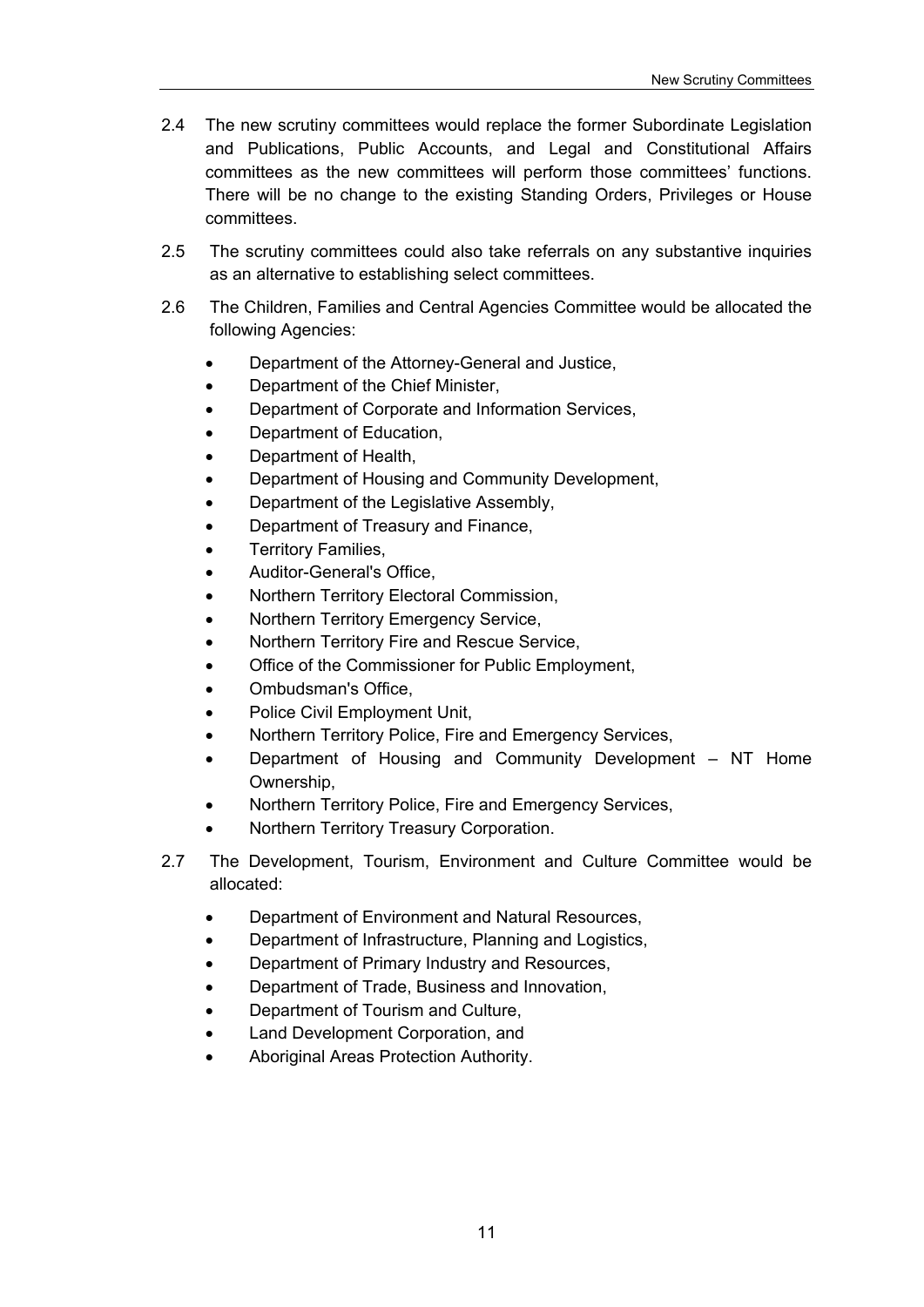### **3 Consulting the Community on Bills**

- 3.1 Assembly committees are extensions of the Assembly that do the work that cannot easily be done by the whole Assembly. They enable Members of the Assembly to hold a conversation with the community and each other as part of the Assembly's proceedings without the formal debating rules of the Assembly.
- 3.2 Referring Bills and other matters to committees will enable the committees to seek community feedback as part of the Assembly's proceedings. The community's comments through submissions and hearings will form part of the Assembly's public record, be reported back to the whole Assembly, and help shape the laws the Assembly makes.
- 3.3 The committees will provide a public forum for discussing the pros and cons of a proposed law and work through possible implications before they are enacted. This assists the proponents of a Bill to explain why it is needed, and those concerned with a proposal to test its merits, leading to better quality legislation.
- 3.4 They can also help address the difficult issues faced by governments by bringing together business, union, academic, professional, industry and community views in order to find innovative solutions.
- 3.5 Allocating time in Assembly meeting weeks for committee hearings will give time for the community to tell Members what they think about issues the Assembly is considering.
- 3.6 Parliaments around the world, particularly those without an upper house, have been increasingly turning to their committees to enable people to be involved in their work.
- 3.7 The Committee proposes that referral of Bills to a committee be the norm.
- 3.8 These changes will make community input an integral part of the legislative process. They will strengthen the Assembly's ability to have conversations with the people it represents and to give detailed consideration to vital public issues.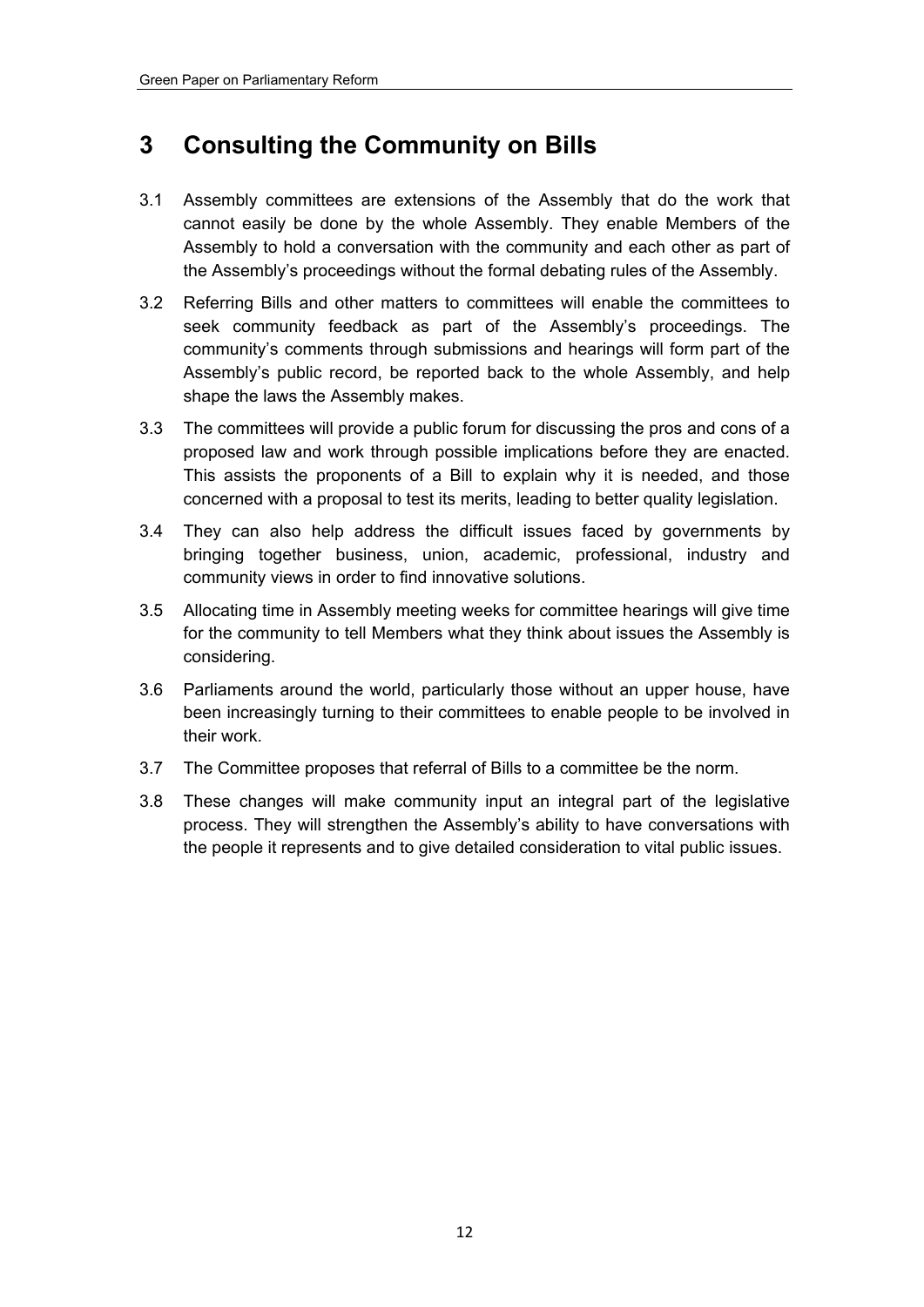#### **4 Passage of Bills**

4.1 It is proposed that the passage of Bills through the Assembly will occur as follows:

#### In Assembly

- 1. Introduction and Member's speech explaining the purpose of the Bill.
- 2. Motion for First Reading.
- 3. Motion determining which committee the Bill is referred to and the reporting date, or declaring the Bill urgent and proceeding to second reading.

#### In scrutiny committee

- 4. Committee calls for public submissions by a specified date, typically prior to the next sittings, by notification on the Assembly's website, emails to subscribers and identified stakeholders and advertisements.
- 5. Committee considers any issues raised and, if needed, holds hearings during the first Assembly meeting week following the introduction of the Bill.

#### In Assembly

- 6. Committee reports to the Assembly by the date set by the Assembly, with any recommendations regarding passage or amendment.
- 7. Second reading of the Bill moved at a subsequent meeting of the Assembly. Immediately prior to moving the second reading, the Member in charge of the Bill may move to adopt any amendments proposed by the committee.
- 8. Assembly debates second reading (which is when Members debate whether they agree in general with the Bill).
- 9. After the second reading the Assembly may consider the Bill in detail to make any further amendments.
- 10. The Assembly passes third reading and the Bill is sent to the Administrator for assent.
- 4.2 The timeframe for each Bill would be subject to the will of the Assembly. A typical passage of a Bill would span three sets of meetings of the Assembly, with introduction into the Assembly and referral to a committee in the first meeting, the committee's consideration of submissions and hearings at the second, and the Assembly's consideration of the committee's report and passage of the Bill at the third. A notional Assembly meeting calendar with scenarios for Bills is at Appendix A.
- 4.3 If there is an urgent need for the Bill, the Member in charge of the Bill can move for the Assembly to declare the Bill urgent instead of referring it to a committee. This will be subject to a brief debate so a case will have to be made about urgency.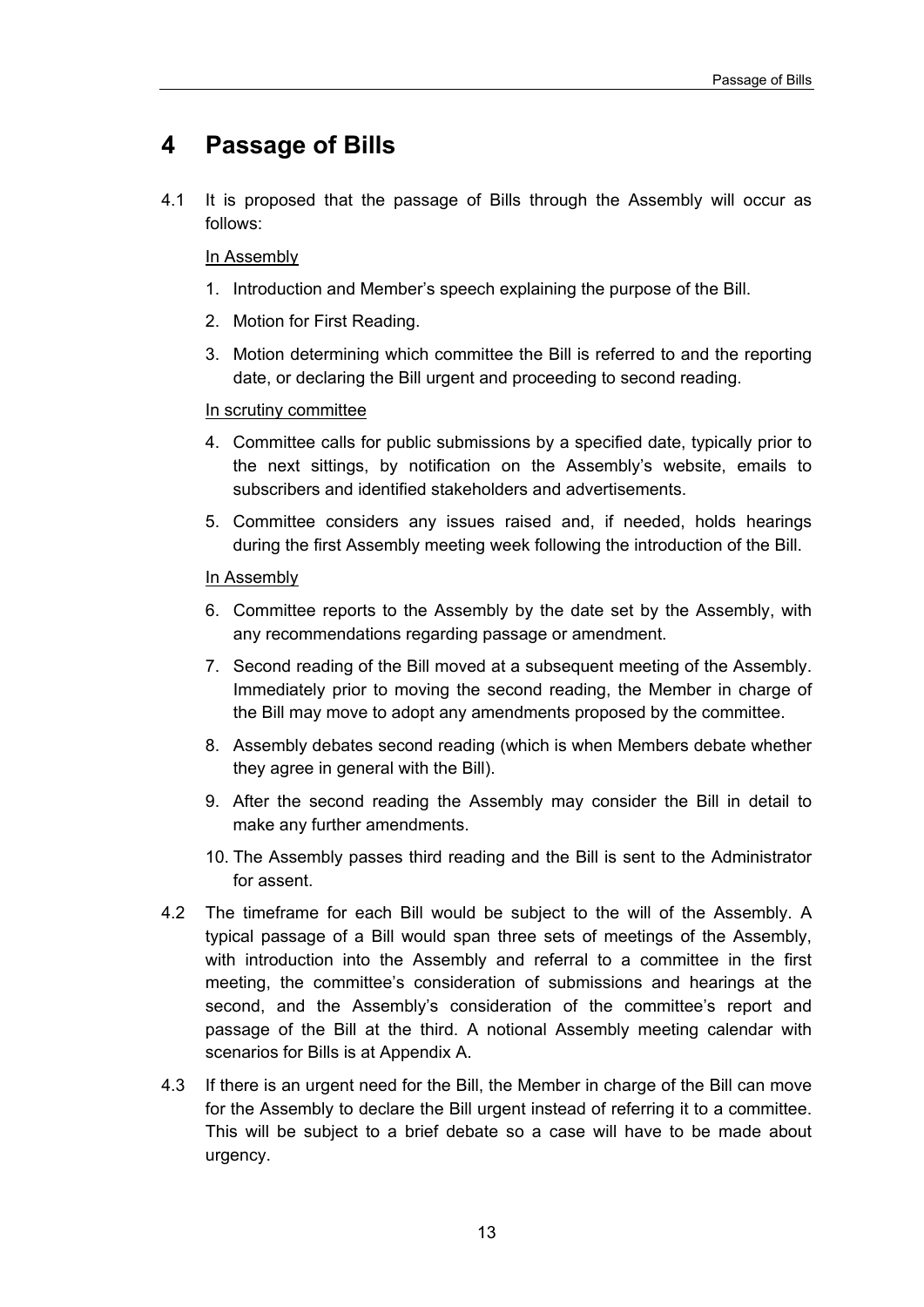- 4.4 Committees will adapt the consideration they give to each Bill according to the issues raised and the time allowed by the Assembly. All Bills will be the subject of a call for submissions, but if no submissions were received and no Member had concerns the committee could give a 'no issues' report without further investigation. For a complex Bill, a committee may seek a detailed public briefing from the relevant agency, and for a controversial Bill a committee may hold hearings to canvass and test a range of viewpoints. Public submissions and witnesses will be a key feature.
- 4.5 The committees will need to adapt their processes to meet the timetable set by the Assembly. Further time may be sought from the Assembly, but the Assembly would not be prevented from passing legislation because a committee had not reported by the prescribed date. The committees will need to prioritise their work. It will not be possible to have exhaustive consideration of each Bill coming before the Assembly. The committee members' judgment and issues raised in submissions will inform the committees' decisions on how to spend the time available to them.
- 4.6 A notable procedural change is that the former "second reading speech" where the Minister outlines the purpose of the Bill will become the "explanatory speech" given when the Bill is introduced. The speech that the Minister gives when moving the second reading will be responding to the committee's report.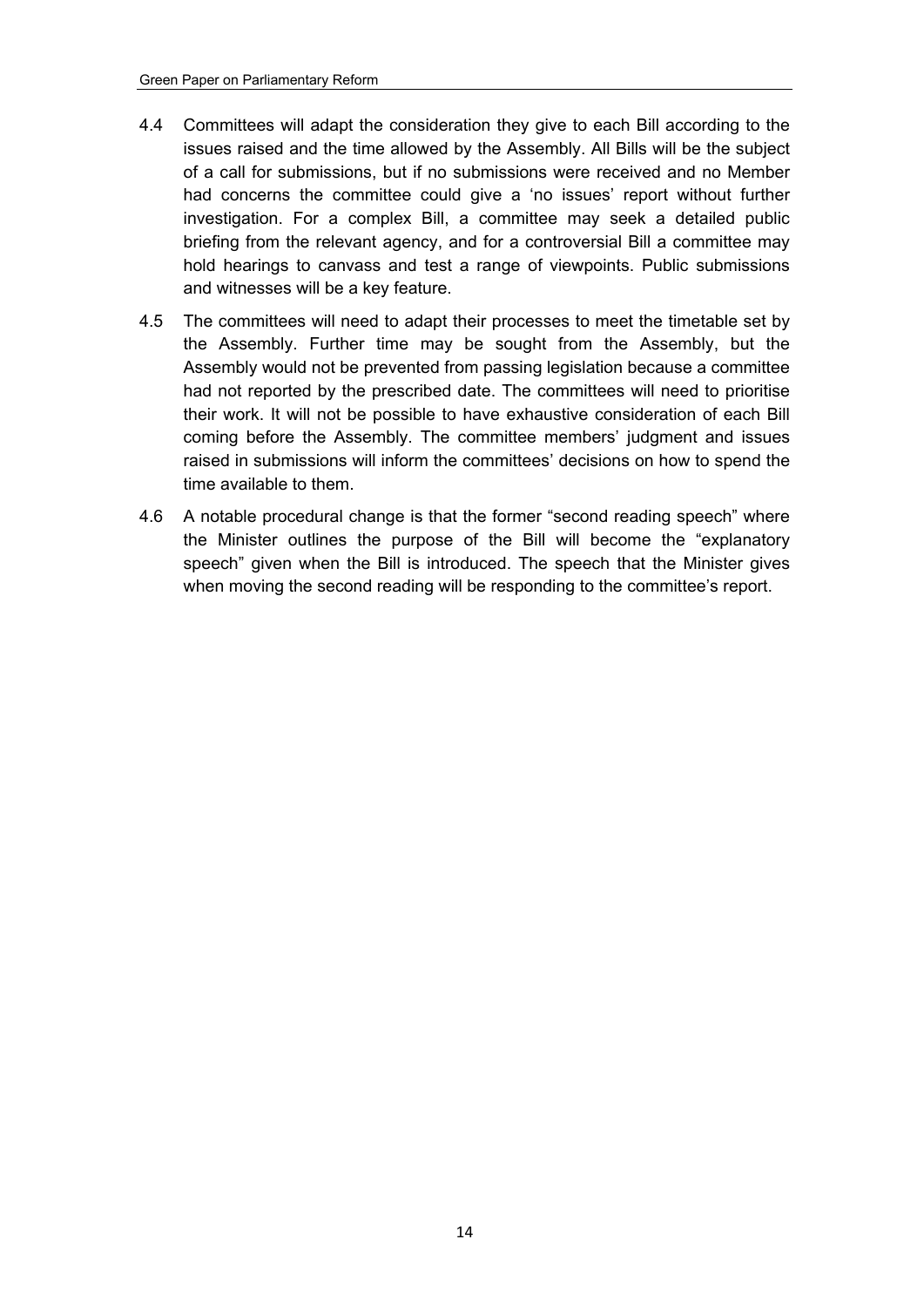### **5 Committee Time Allocation and Membership**

#### **Allocating Committee Time**

- 5.1 It is proposed to allocate Wednesday morning of each week the Assembly meets to committee meetings. Committee work is Assembly work.
- 5.2 Allocating Assembly time to committees will assist Members manage their increased workload and further integrate committee proceedings as part of the legislative process. Having a regular time for committees will also assist government Agencies, the public, media outlets and interested organisations to work in with and access committee proceedings.
- 5.3 This is a common practice of unicameral parliaments. For example, the Queensland Parliament allocates Wednesday mornings of sitting weeks to committees and the New Zealand, Scottish and Welsh Parliaments have committee meetings on all sitting day mornings.
- 5.4 Dedicating a morning each Assembly meeting week for committees will allow up to five hours of hearings and deliberations (eg, meetings from 8.30 am to 1.30 pm) while reducing the time for full Assembly meetings only by two hours.
- 5.5 Including additional time for committee activity during the sitting weeks would also reduce the cost of travel to Darwin that would otherwise be required to attend committee meetings.

#### **Committee Membership**

- 5.6 It is proposed the new Assembly scrutiny committees each have seven Members reflecting the importance of this role. To reflect the current Assembly, the committees would have four Government Members, one Opposition Member and two independent Members.
- 5.7 With both committees meeting each Wednesday morning 14 Members of the Assembly will be engaged in detailed Assembly work at the same time. This will be a more effective use of what was previously two hours work when any number of Members were in and out of the Chamber. This concentration of effort will focus the Members during this procedure.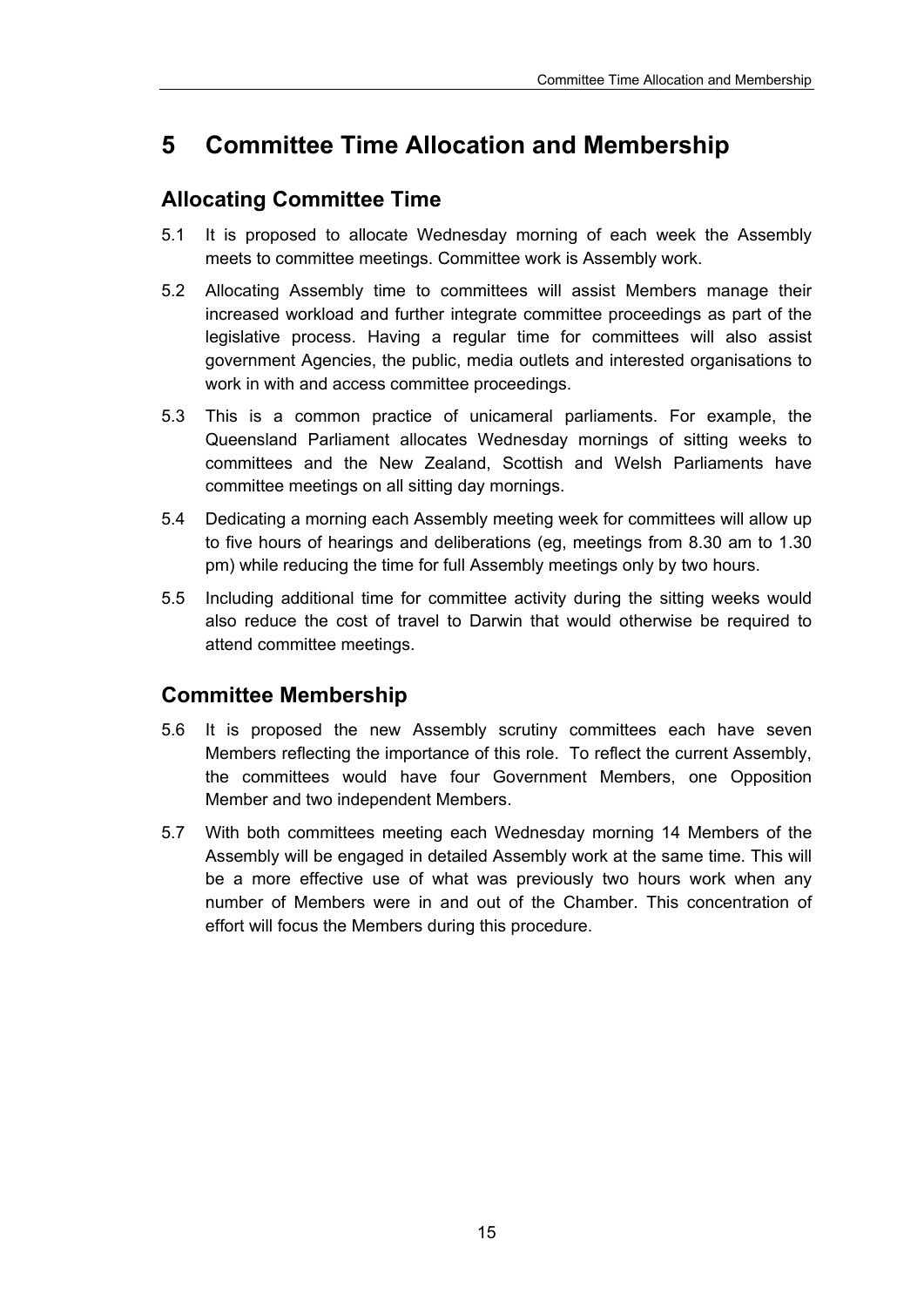### **6 Super Scrutiny Wednesdays**

- 6.1 In addition to allocating Wednesday mornings to committee meetings, it is proposed that each Wednesday Assembly meeting be a day of intense scrutiny through:
	- Only allowing Opposition and independent Members ask questions during Question Time
	- Allocating most of the remainder of the meeting to General Business (Bills and motions not moved by the Government).
- 6.2 This will effectively dedicate a third of the Assembly's meeting days to opportunities for the Opposition and independent Members to test the Government's proposed legislation, inquire into Government activity, and move motions and lead debate on issues of concern to them and propose changes they believe are required to the law.
- 6.3 General Business will follow Question Time until 7pm on Wednesdays, at which time a Minister will move that the Assembly adjourn unless there is urgent Government Business to be dealt with.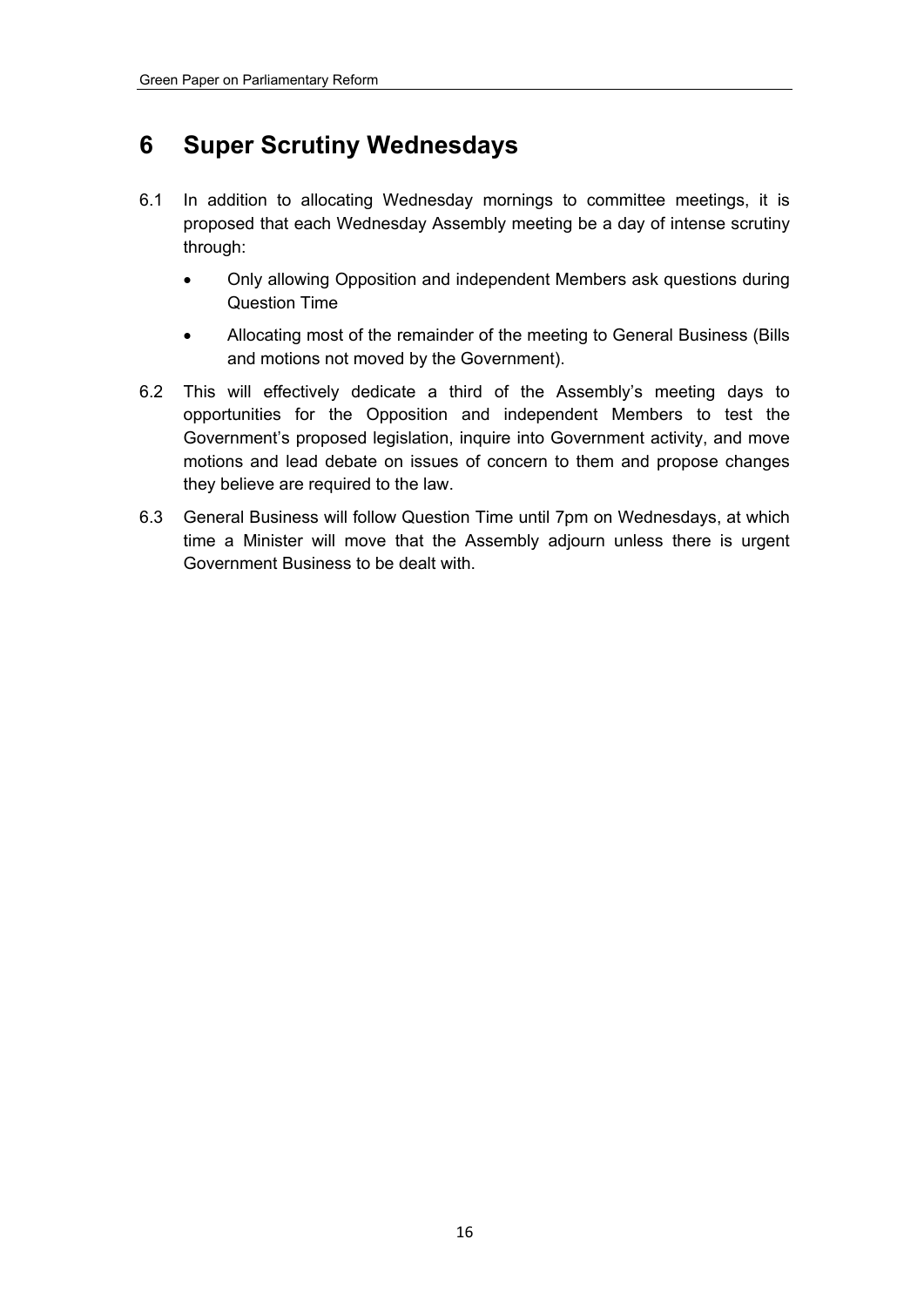### **7 Consideration of Estimates and Annual Reports**

- 7.1 For over a decade the Assembly has been setting aside two sitting weeks each year to question Ministers about Budget Estimates during June. This questioning has looked at both the Budget for the coming year and the performance of Agencies over the last year. One of the problems with reviewing the performance of agencies in June is that in many cases the most up to date performance information contained within the most recent annual report is over 11 months old.
- 7.2 To enable Ministers to be questioned on their agencies' performance in a more timely manner, it is proposed that the two weeks of Estimates hearings be replaced by one week of Estimates hearings in June and one week of hearings on Annual Reports later in the year.
- 7.3 For most Agencies, Annual Reports must be provided to the Minister within three months of the end of the financial year (September) and the Minister must table the report within six sitting days of receiving it (s 28 *Public Sector Employment and Management Act*). To ensure most Annual Reports are available, the hearings would need to be held after the Assembly had at least six sitting days after September. A suggested timetable would therefore be to have two sitting weeks in October and then a week's hearing on Annual Reports a few weeks later in November.
- 7.4 Both the Estimates and the Annual Reports hearings would be conducted by the two scrutiny committees, with each committee asking questions relating to their allocated agencies.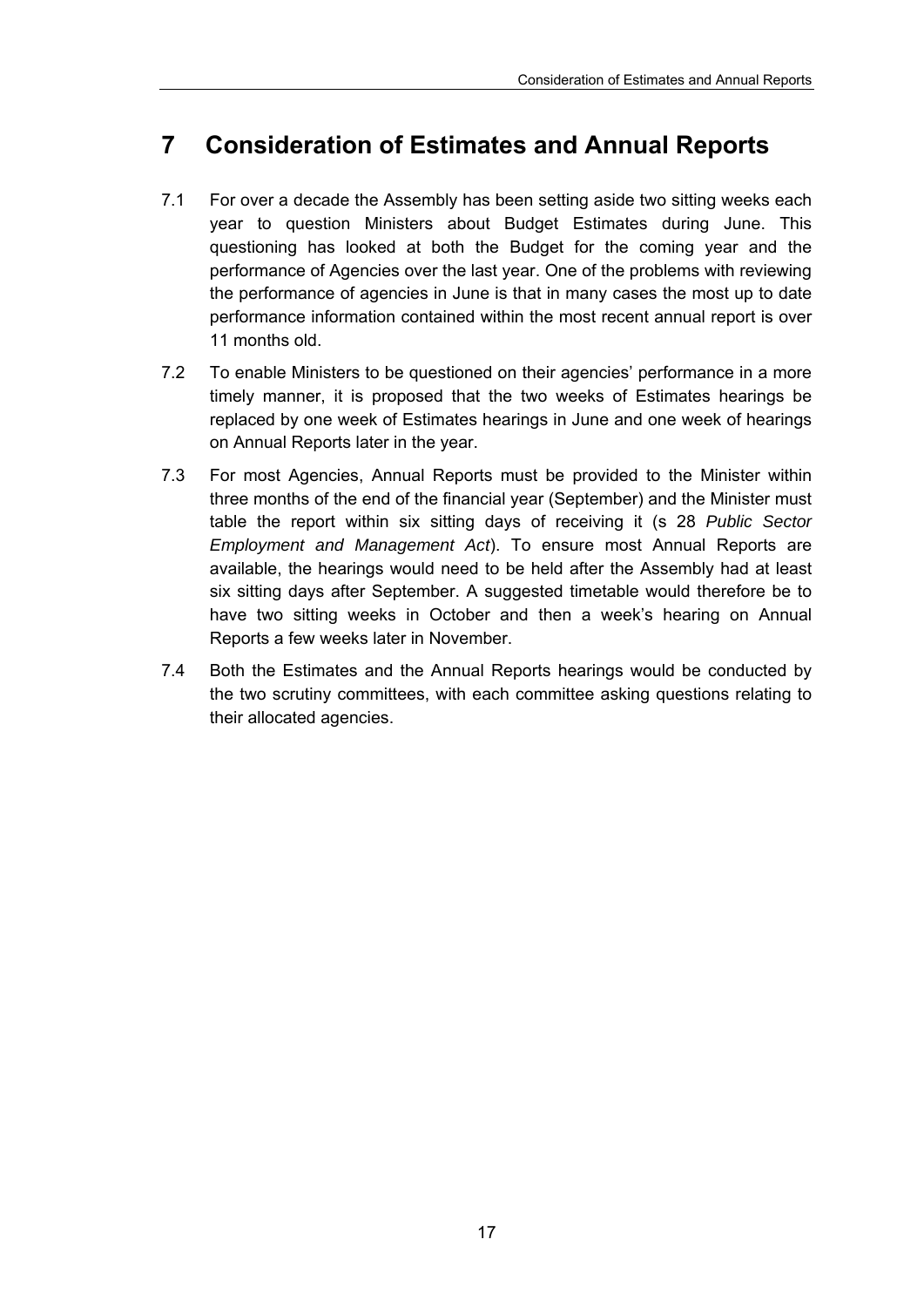### **8 Debating petitions**

- 8.1 The Territory Labor Discussion Paper canvasses options for enabling the community to determine what is considered in Parliament, such as debating petitions over a set threshold of signatures. Such a system exists in the UK House of Commons, where petitions with over 100,000 signatures are considered by the Backbench Committee for debate in Westminster Hall.
- 8.2 In the Scottish Parliament all petitions are considered by the Public Petitions Committee which determines, after hearing from the petitioner or seeking submissions from organisations if necessary, whether to refer the petition to a subject committee, submit it for debate in the House, or take no further action. The Queensland Committee on the Legislative Assembly has twice recommended that portfolio committees have the ability to inquire into any petition but this has not been implemented. None of these parliaments provide for the automatic debate of a petition.
- 8.3 Providing for committee consideration of a petition is the most comprehensive response, as it allows for a thorough inquiry which may then be debated in the Assembly. However, given the small number of committees in the Assembly, any petitions would have to compete for the committee's time against a range of other priorities. Providing a debate on significant petitions would be easier to fit into the Assembly's work program.
- 8.4 Regardless of a petition having a large number of signatures, there must be Members wanting to debate a petition before a debate is scheduled. A convenient means of doing this would be to treat it in a similar way to a Matter of Public Importance, where discussion will proceed in a timely manner with the support of four Members and a time limit of two hours for the debate.
- 8.5 The Committee therefore proposes that after a petition with 500 or more signatures is read in the Assembly, any Member may ask that the petition be debated. If that request is supported by four Members rising in their places, the Member may give notice of a motion regarding the petition which will be set down for the time for Matters of Public Importance with the same time limits (see Standing Order 43).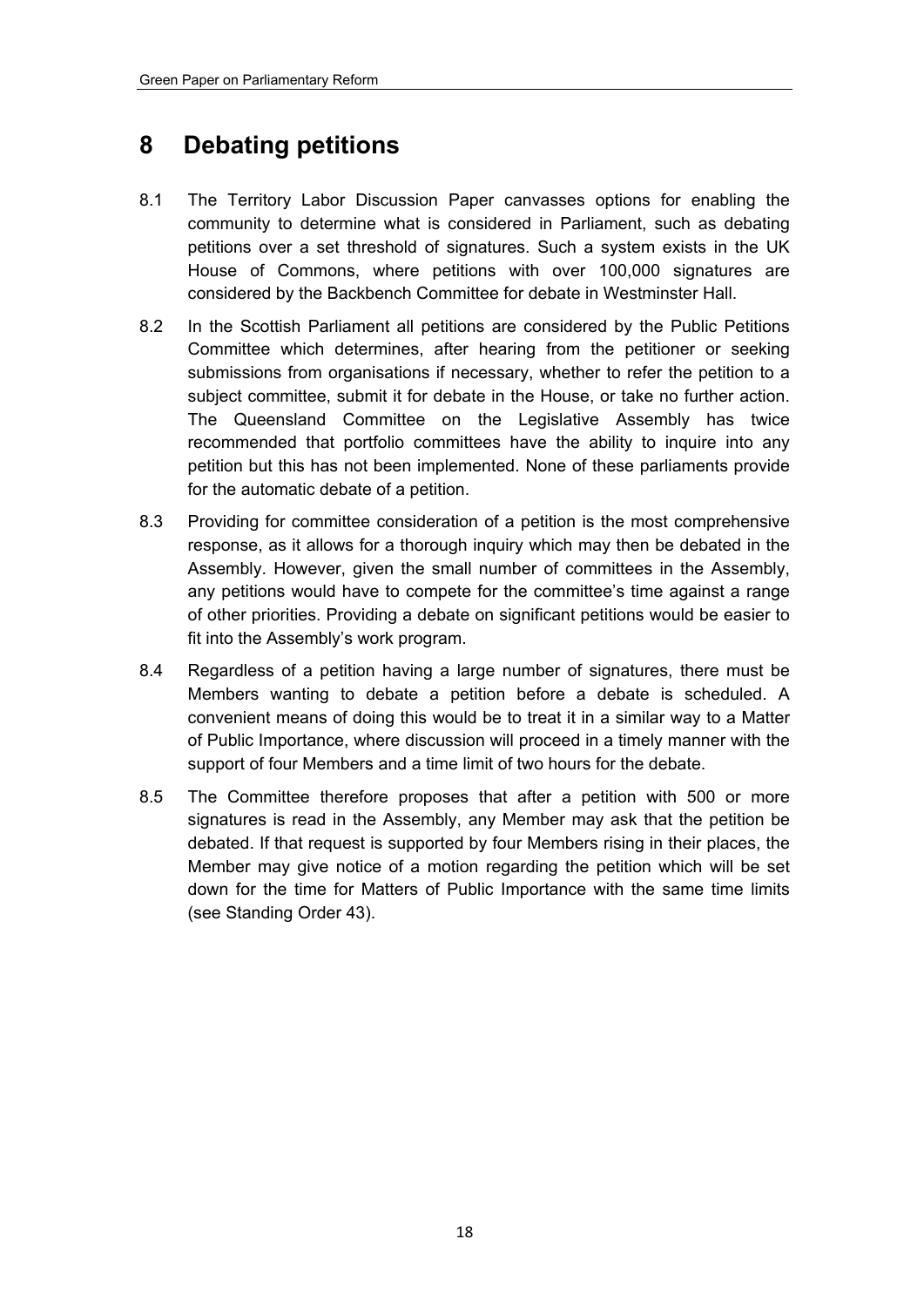### **9 Reforming Question Time**

- 9.1 The Assembly has already introduced reforms to prevent Dorothy Dix questions during Wednesdays' Question Times and require subsequent questions to be asked of different Ministers. The Committee seeks feedback on those reforms.
- 9.2 The committee further proposes to lift the restriction on supplementary questions and to remove the prohibition on repeating a question already asked. Allowing further questioning of the Minister on their answer, or to call attention to the lack of an answer, should result in more relevant and meaningful answers. This is similar to the rules of the House of Commons, which allows a Member to ask one supplementary question and other Members to ask further supplementary questions at the discretion of the Speaker.
- 9.3 The Committee also proposes that the time allowed to ask a question be reduced to 30 seconds. The current 60 seconds gives time for the questioner to give significant narrative and in effect commence a debate, which in effect invite the Minister to respond by entering into the debate commenced rather than answering the question. Less time to ask the question would lead to more specific questions that do not invite wide ranging debate.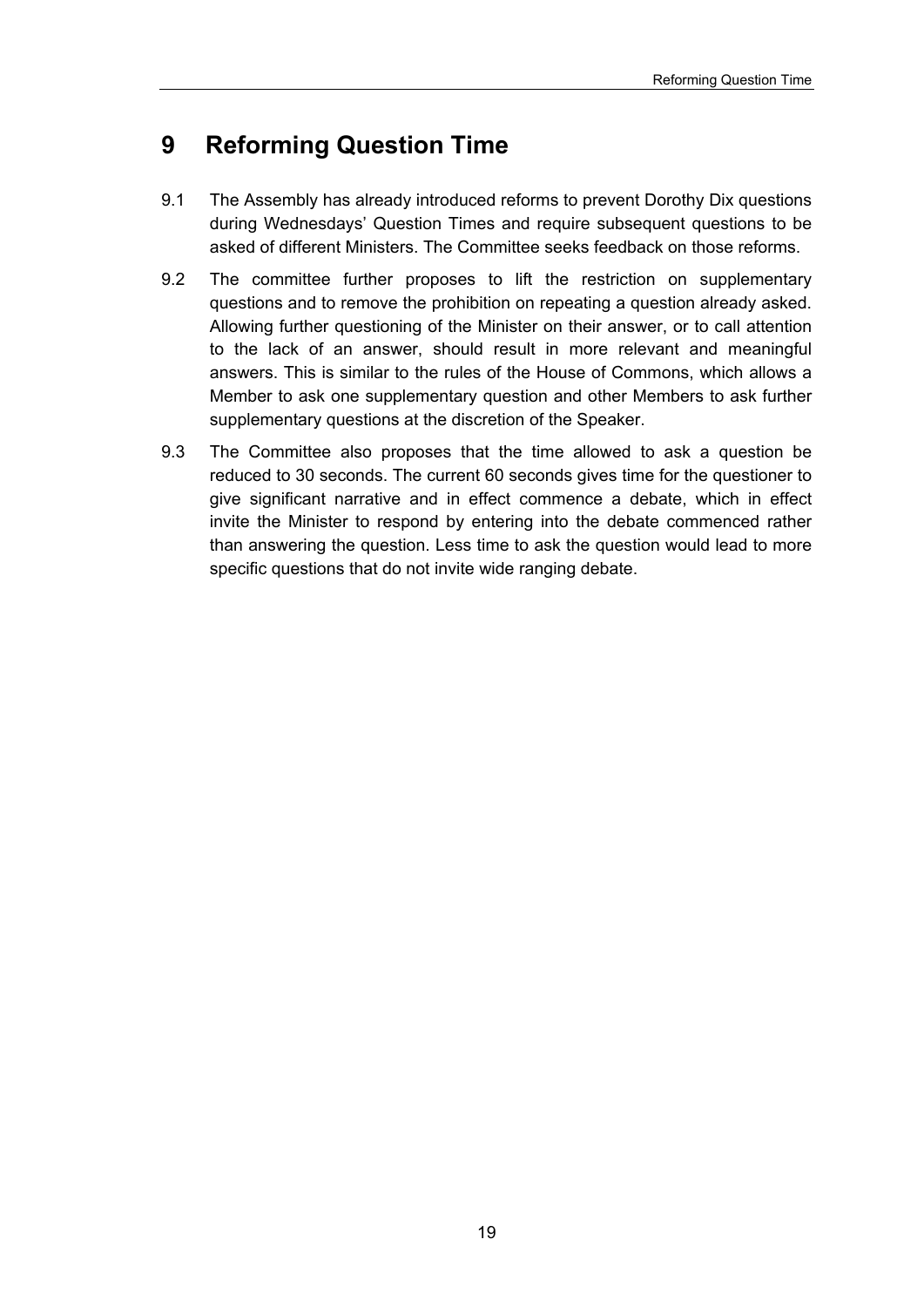### **10 Acknowledgement of Country and Prayers**

10.1 Standing Order 7 provides for prayers to be conducted at the commencement of each day in accordance with an order of the Assembly. This requires each new Assembly to determine what it will do regarding prayers. The thirteenth Assembly has resolved to keep the same prayer as the previous Assembly, which includes a parliamentary prayer and the Lord's Prayer:

> Almighty God we humbly beseech thee to vouchsafe thy blessing upon this Assembly. Direct and prosper our deliberations to the advancement of thy glory and the true welfare of the people of the Northern Territory.

> Our Father, which art in heaven, hallowed be thy name, thy kingdom come, thy will be done on earth as it is in heaven. Give us this day our daily bread, and forgive us our trespasses as we forgive them that trespass against us, and lead us not into temptation, but deliver us from evil, for thine is the kingdom, and the power and the glory, forever and ever, Amen.

- 10.2 Around Australia, most parliaments commence with a parliamentary prayer or the Lord's Prayer. In the ACT Legislative Assembly, the Speaker invites Members to "stand in silence and pray or reflect on our responsibilities to the people of the Australian Capital Territory".
- 10.3 Many Parliaments also include an acknowledgement of country. For example, Standing Order 38 of the Australian House of Representatives requires the Speaker to say immediately before similar prayers to that used by the Assembly the following:

I acknowledge the Ngunnawal and Ngambri peoples who are the traditional custodians of the Canberra area and pay respect to the elders, past and present, of all Australia's Indigenous peoples.

10.4 The Committee invites submissions on whether the Assembly should retain its current prayers, adopt different prayers or a time of reflection, and whether, and what form of acknowledgement of country should also be included.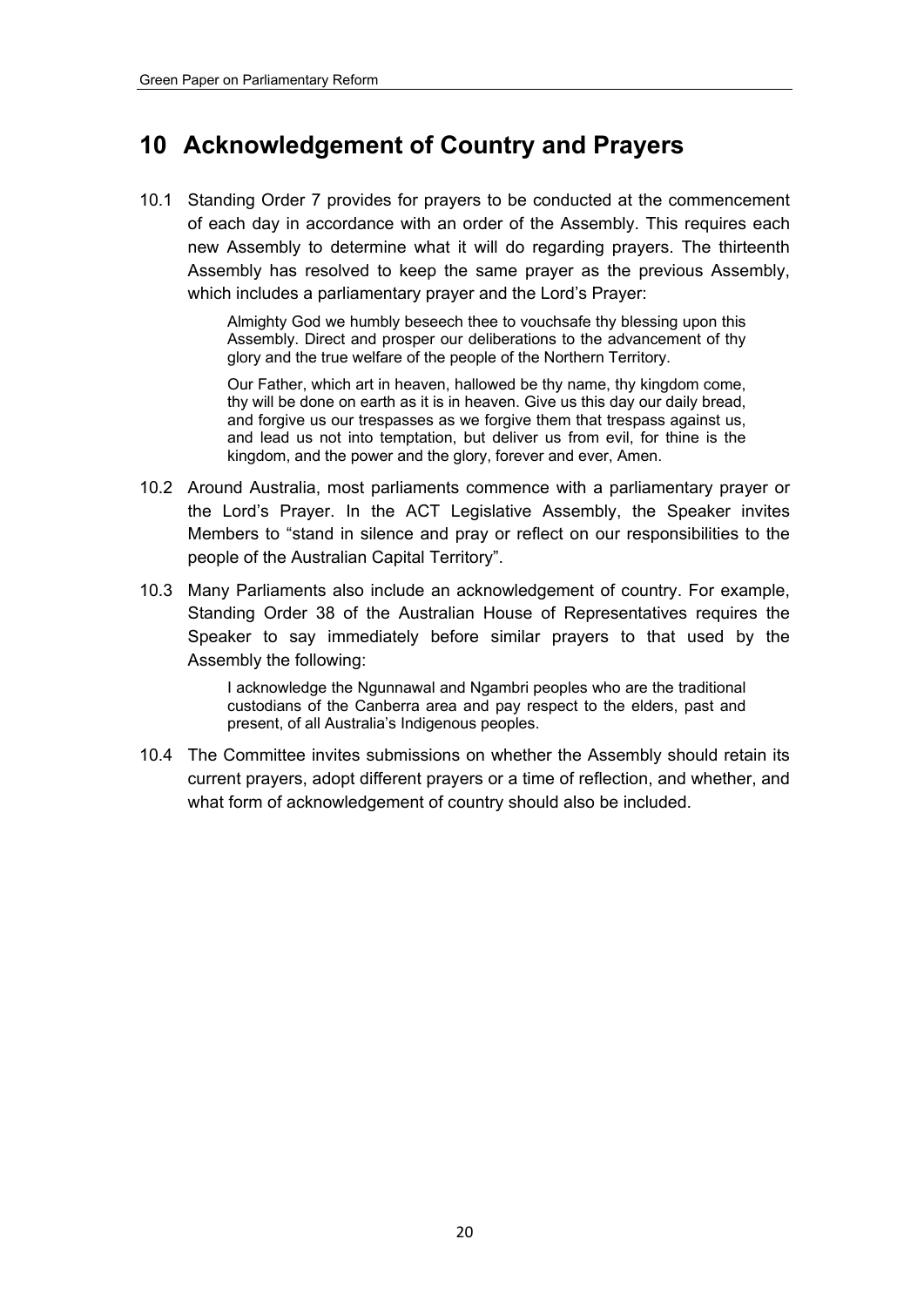### **Appendix A: Notional timeframe for passage of a Bill**

For illustrative purposes, presume the following meeting pattern:

|                   | ⊺uesday | Wednesday | Thursday |
|-------------------|---------|-----------|----------|
| February sittings |         |           |          |
| March sittings    |         |           |          |
| April sittings    |         |           |          |

If notice of a Bill was given on 7 February, it could be introduced on 8 February and referred to a scrutiny committee with a report due by 5 April.

On 9 February the scrutiny committee would send a call for submissions to those on its subscription list and any other identified stakeholders and it would appear in the NT News on Saturday, 11 February in an advertisement showing all calls for submissions for Bills referred to committees. Submissions would be due by 6 March. When the Committee considered it necessary it would also send the Bill for specialist advice on whether the Bill conforms to fundamental legal principles.

If no submissions raised issues, there were no questions regarding conforming with fundamental legal principles, and no committee Members held concerns, the Committee could report out of session on 13 March that there were no concerns with the Bill and the second reading of the Bill would be an Order of the Day for 14 March. On 14 March the Bill could pass its second and third reading and become a proposed law.

If submissions on the Bill raised concerns, the Committee could schedule hearings with the responsible agency and relevant stakeholders for the morning of 15 March. On considering this evidence, the committee may seek the advice of Parliamentary Counsel on an amendment to address a particular concern and produce a report recommending the Bill be passed with an amendment. The committee would also consider any concerns raised regarding whether the Bill complied with fundamental legislative principles and include in its report any issue it considered the Assembly should be alerted to.

The Chair may table the report on 5 April and make a statement outlining the reasoning of the committee. The second reading of the Bill would then go on the Notice Paper as an Order of the Day for 6 April. On 6 April the Minister in charge of the Bill may move that the amendment recommended by the committee be adopted, which will immediately be voted on without debate. The Minister will then move that the Bill be read a second time and the Assembly can proceed to the third reading and pass the Bill.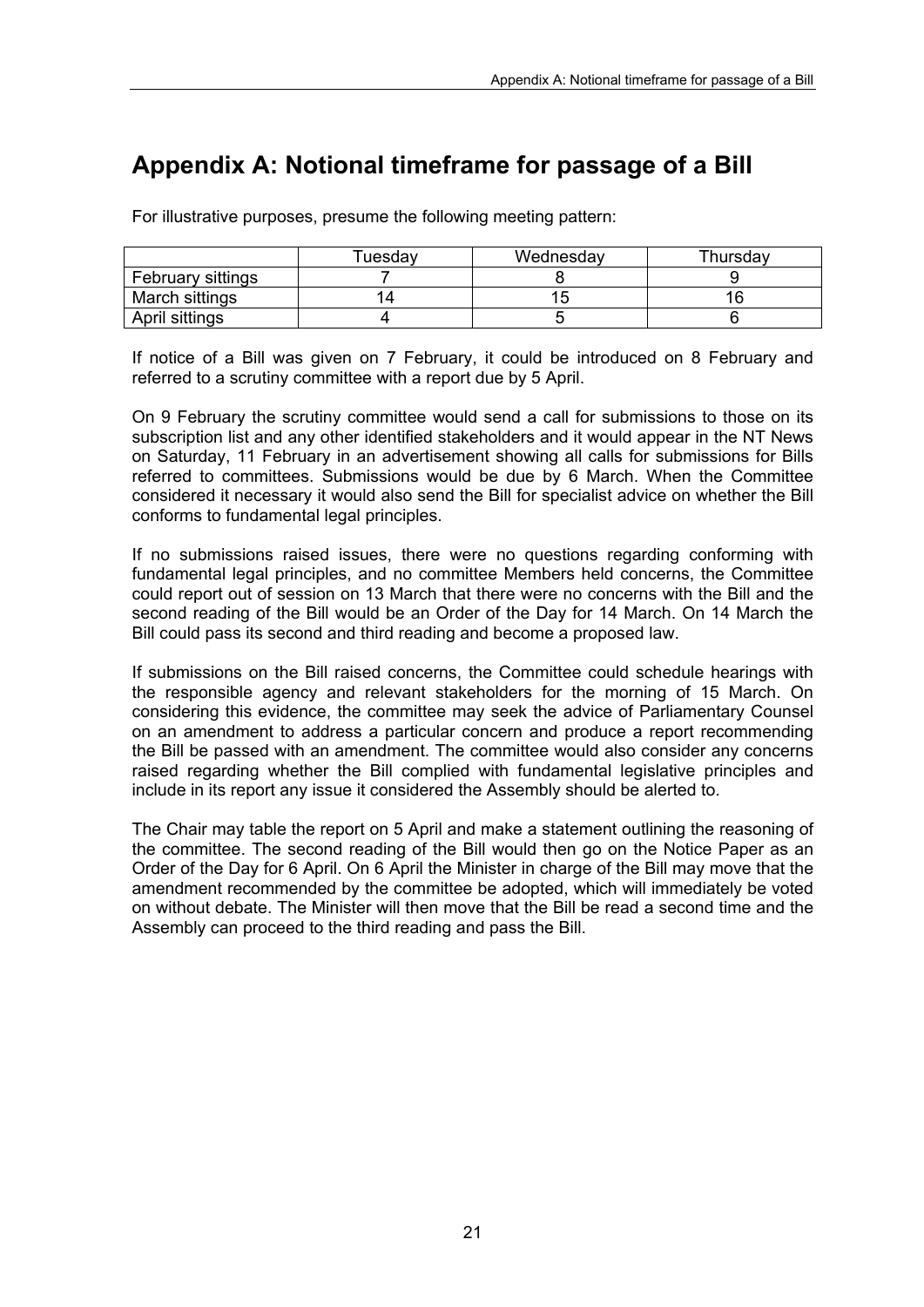### **Appendix B: Draft Sessional Order for Scrutiny Committees**

that for the duration of this session of the  $13<sup>th</sup>$  Assembly certain Standing Orders be suspended and replaced as follows:

Insert at the end of Standing Order 39(1) (Matters not open to debate) the following Sessional Order:

> (k) that amendments recommended by a scrutiny committee "be adopted as part of the Bill" (SO 145)

Insert into the table in Standing Order 43 (Speech time limits) the following Sessional Order:

| <b>Bills</b><br>Motions for managing Bills under Standing Order 144A(1) |            |
|-------------------------------------------------------------------------|------------|
| Mover                                                                   | 5 minutes  |
| Member next speaking                                                    | 5 minutes  |
|                                                                         |            |
| Consideration in detail of appropriation Bill (Standing Order 144C(4))  |            |
| Whole debate not to exceed                                              | 5 hours    |
| Ministers and Leader of the Opposition                                  | 20 minutes |
| <b>Other Members</b>                                                    | 10 minutes |

Suspend Standing Order 143 and replace it with the following Sessional Order:

#### **STANDING ORDER 143 (AS SUSPENDED AND REPLACED BY SESSIONAL ORDER)**

#### *First Reading of a Bill*

- (1) On presenting a Bill the Member will table a signed Explanatory Statement unless the Bill is an annual appropriation Bill.
- (2) The Member will then move "That the Bill now be read a first time" and give a speech explaining the Bill ('explanatory speech'). This question will be put without amendment or debate.
- (3) If the question for the first reading of the Bill fails, the Bill shall proceed no further.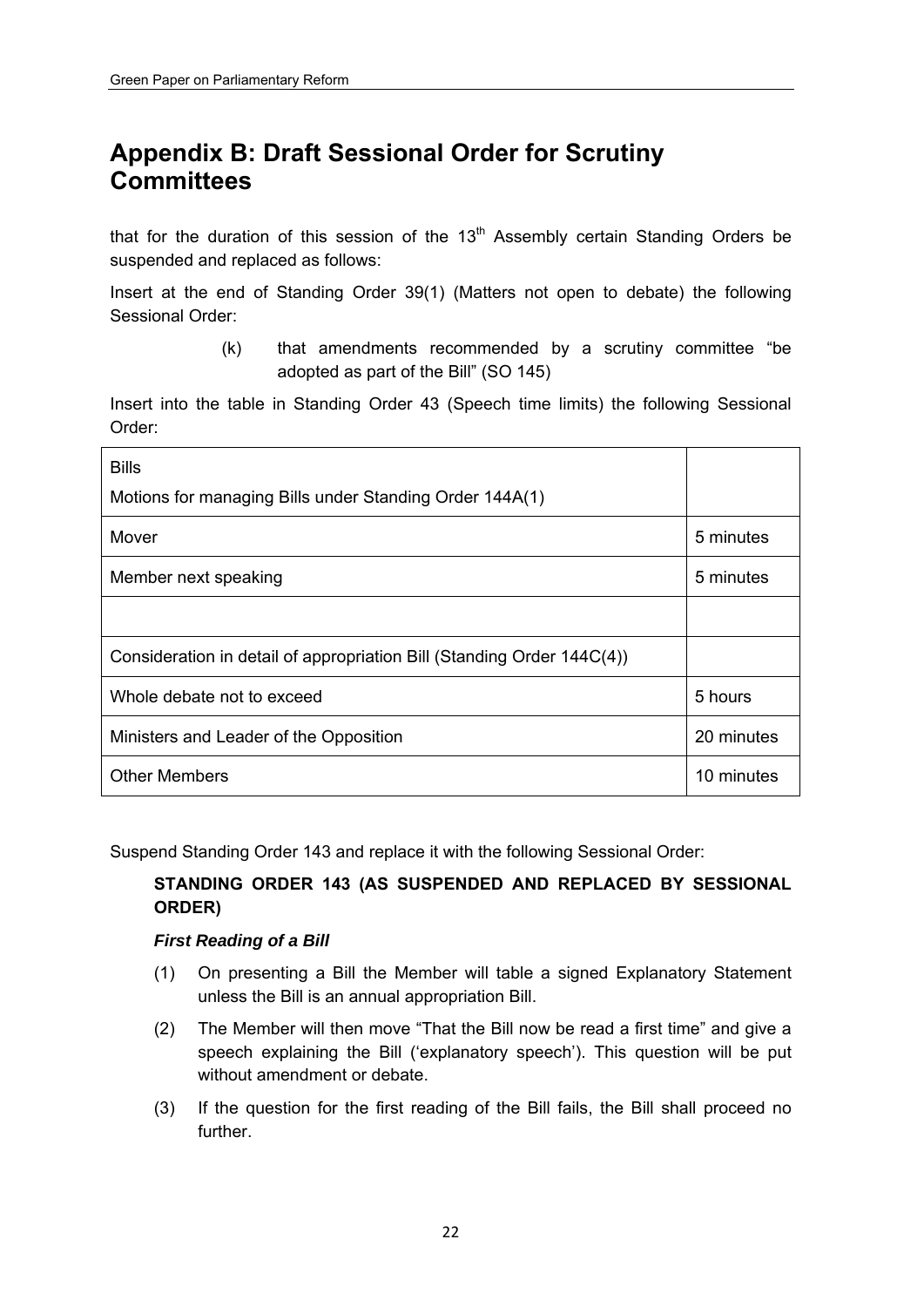Insert the following new Sessional Orders after Standing Order 144:

#### **SESSIONAL ORDER 144A**

#### **Bill's referral to a scrutiny committee**

- (1) After the first reading of a Bill other than an annual appropriation Bill, the Member in charge of the Bill is to immediately move either:
	- (a) a motion referring the Bill to a particular scrutiny committee for report by a particular date, or
	- (b) "that the Bill be declared to be urgent".
- (2) The mover and one other Member may speak for up to five minutes to this motion and then the question is to be put.
- (3) This motion may be amended, but if the motion, with or without amendment, is defeated, then the Bill shall proceed no further.
- (4) If the Bill is declared to be urgent, the Member in charge of the Bill shall move:
	- (a) "that the Bill be now read a second time", or
	- (b) "that the second reading of the Bill be made an order of the day for a later hour".
- (5) After the first reading of an annual appropriation Bill, the second reading of the Bill is to be set down on the notice paper as an order of the day for a later hour.

#### **SESSIONAL ORDER 144B**

#### **Scrutiny Committee reports on Bills**

- (1) A scrutiny committee's report on a referred Bill may recommend whether to pass the Bill and may recommend amendments to the Bill that are relevant to the subject matter of the Bill.
- (2) The committee must table its report on a Bill by the date set by the Assembly for report.
- (3) The Assembly may change the date set for a report on a Bill by motion.
- (4) Following the tabling of a report on a Bill, or expiry of the date for report, the second reading of the Bill will be set down on the notice paper as an order of the day.

#### **SESSIONAL ORDER 144C**

#### **Scrutiny Committee consideration of appropriation Bills**

- (1) After an annual appropriation Bill has been read a second time the Bill and related papers stand referred to the scrutiny committees.
- (2) Each scrutiny committee shall consider the appropriation Bill and related papers for the committee's allocated agencies.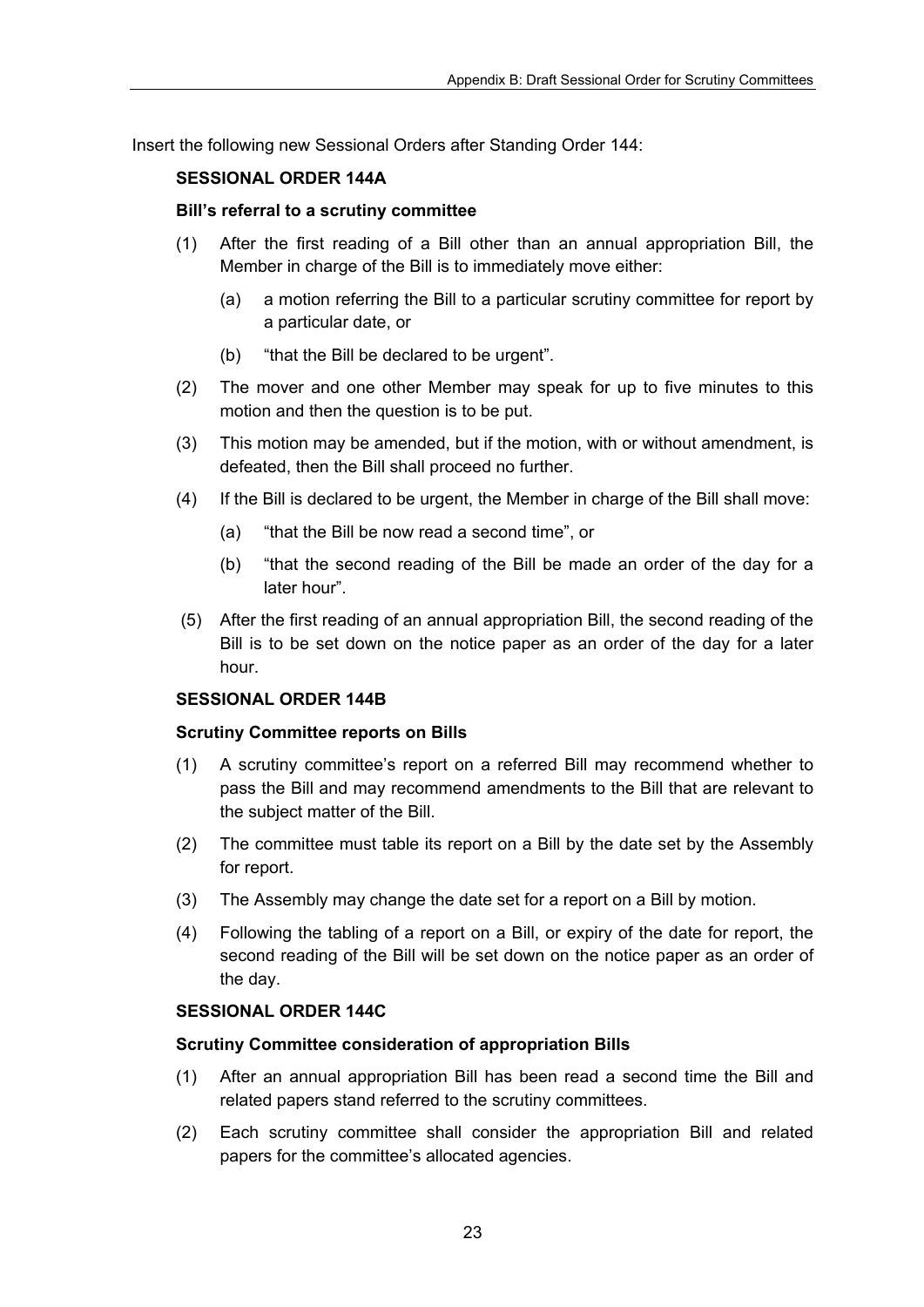- (3) The Assembly is by Order to:
	- (a) allocate the dates for the committees' hearings on the appropriation Bills;
	- (b) set a date by which the committees must report on the appropriation Bills to the Assembly; and
	- (c) make any other provisions relating to the committees' consideration of the appropriation Bills as it sees fit.
- (4) On the presentation of the committees' reports to the Assembly, or the expiry of the time by which the committees are to report, the Assembly will consider the question "that the Committees' reports be noted and the expenditure proposed in the appropriation Bill be agreed to". The time limits for this debate will be Ministers and Leader of the Opposition 20 minutes; other Members 10 minutes; and the question must be put after 5 hours.
- (5) When this motion has been agreed to by the Assembly, the third reading may be taken into consideration immediately.

Suspend Standing Order 145 and replace with:

#### **STANDING ORDER 145 (AS SUSPENDED AND REPLACED BY SESSIONAL ORDER)**

#### *Second Reading of a Bill*

On the order of the day for the second reading of a Bill being called on:

- (1) If a committee report on the Bill has recommended any amendments to the Bill, the Member in charge of the Bill may move that any or all of the amendments be adopted as part of the Bill and the question shall be put without amendment or debate.
- (2) The Member in charge of the Bill shall move either:
	- (a) "that the Bill be now read a second time"; or
	- (b) "that the second reading of the Bill be made an order of the day for a later hour (or day)".

Suspend Standing Order 146 and Standing Order 147.

Suspend Standing Order 176 and replace with:

#### **STANDING ORDER 176 (AS SUSPENDED AND REPLACED BY SESSIONAL ORDER)**

#### **Scrutiny Committees**

(1) Two scrutiny committees shall be appointed at the commencement of each Assembly.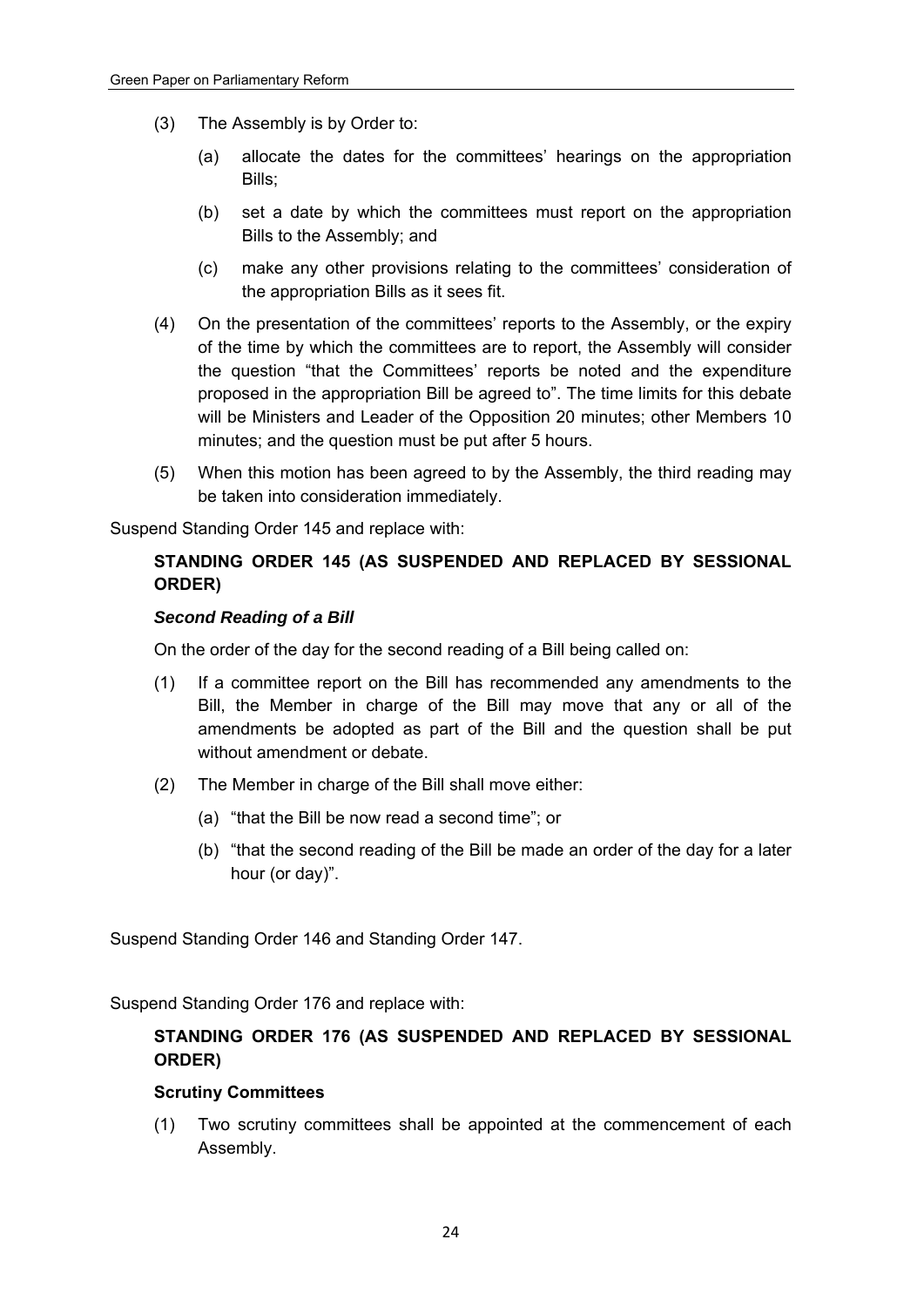- (2) The Assembly will allocate each Government Agency, or part of a Government Agency, to a scrutiny committee.
- (3) The functions of the scrutiny committees shall be, in relation to the Agencies allocated by the Assembly, to inquire and report on:
	- (a) any matter referred to it by:
		- (i) the Assembly; or
		- (ii) a Minister;
	- (b) any Bill referred to it under Standing Order 144A;
	- (c) in relation to any Bill read a first time in the Assembly, and any instruments of a legislative or administrative character which the Assembly may disallow or disapprove:
		- (i) whether that legislation has sufficient regard to the rights and liberties of individuals, including whether the legislation:
			- (A) makes rights and liberties, or obligations, dependent on administrative power only if the power is sufficiently defined and subject to appropriate review; and
			- (B) is consistent with principles of natural justice; and
			- (C) allows the delegation of administrative power only in appropriate cases and to appropriate persons; and
			- (D) does not reverse the onus of proof in criminal proceedings without adequate justification; and
			- (E) confers power to enter premises, and search for or seize documents or other property, only with a warrant issued by a judge or other judicial officer; and
			- (F) provides appropriate protection against self-incrimination; and
			- (G) does not adversely affect rights and liberties, or impose obligations, retrospectively; and
			- (H) does not confer immunity from proceeding or prosecution without adequate justification; and
			- (I) provides for the compulsory acquisition of property only with fair compensation; and
			- (J) has sufficient regard to Aboriginal tradition; and
			- (K) is unambiguous and drafted in a sufficiently clear and precise way.
		- (ii) whether that legislation has sufficient regard to the institution of Parliament, including whether a Bill: